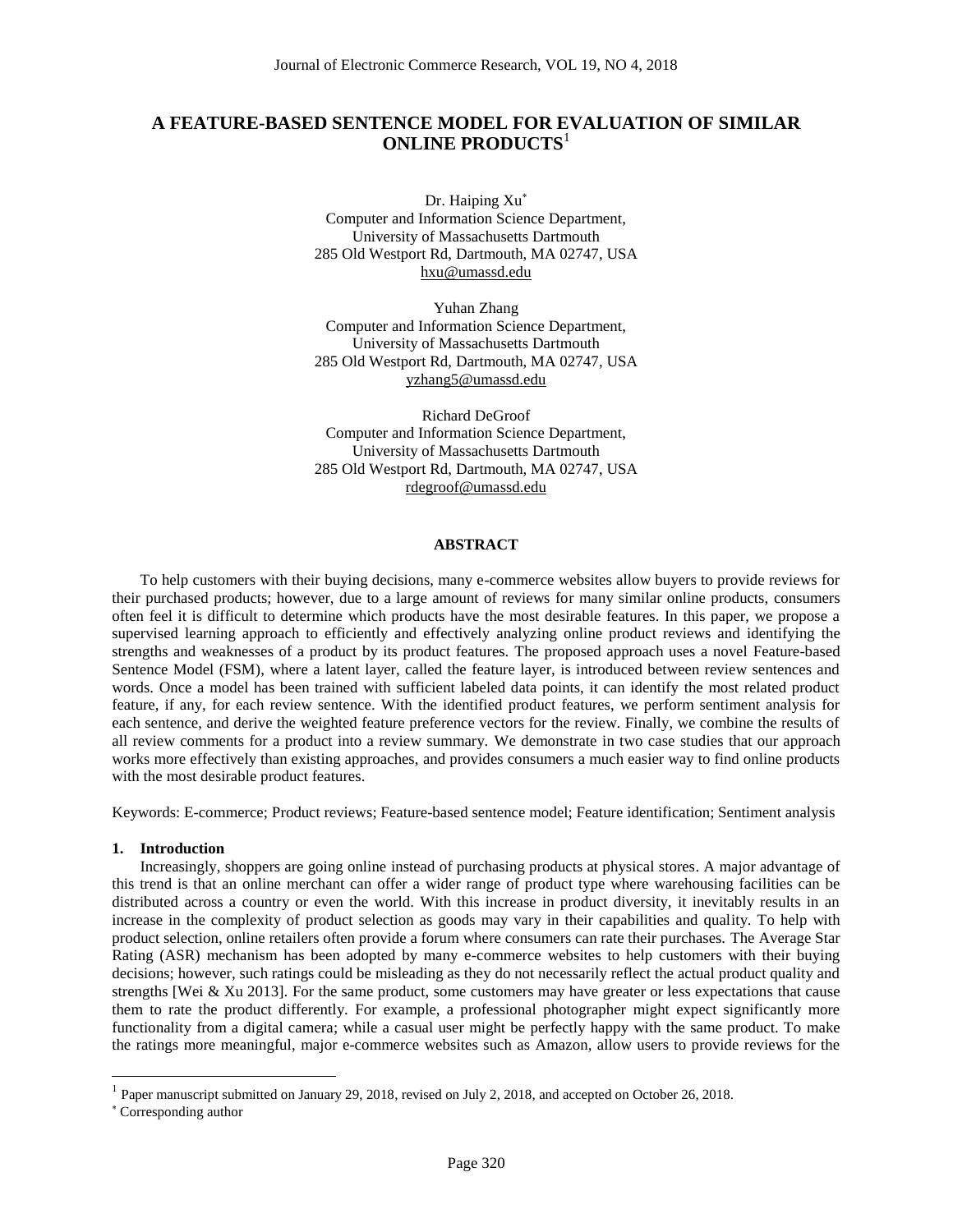products or services they bought. These reviews are hand-written collections of text by which users justify their star ratings. Popular sources for consumer reviews are e-commerce websites like Amazon for general products, IMDb for movies, and Yelp for restaurants. A product review typically comments on the quality and various features of the product based on the specifications provided by the manufacturer or the seller. A popular online product listed at ecommerce websites such as Amazon, often receives hundreds or even thousands of reviews, contributing to what researchers term "information overload", or the inability for the consumer to make conscientious choices in the face of overwhelming and conflicting evidence [Ye et al. 2009]. The prior related research has found that for most readers, they rarely view online comments beyond the first 20 reviews [Pavlou & Dimoka 2006; Ye et al. 2009], as manual inspection of the reviews is usually too time-consuming for an interested reader to get the complete story about a product. Consequently, they may miss important information if they do not read the entire set of documents. So, to provide a better view about the products and save customers' time for browsing the reviews, we introduce a model-based approach that can automatically analyze all reviews of a product and output its strengths and weaknesses. Similar to the methodology proposed by Hu *et al.*, we summarize the reviews in terms of product features [Hu et al. 2016]. While their approach incorporated user-supplied terminologies, our model is iterative and incorporates new distributions of words occurring across features. As a result, our model becomes increasingly accurate as new data is incorporated.

Note that while reviews on Amazon are ranked according to customer perceptions of helpfulness [Yin et al. 2014], a positive factor in this assessment is review depth [Mudambi & Schuff 2010]. The reviews ranked higher in helpfulness tend to describe a larger number of features associated with the product. Therefore, such reviews will have more influence in decision making on product quality using our feature-based model. Additionally, research has attempted to automatically classify helpfulness in product reviews. Recognizing that user-supplied values take time to accumulate and that new reviews always begin at the end of the list, Zhang and Tran developed a linear classifier to automatically apply this ranking [Zhang & Tran 2010].

Analysis of online reviews requires a Natural Language Processing (NLP) capability. Latent Semantic Analysis (LSA) is such a technique that analyzes the relationships between a set of documents and the terms they contain [Deerwester et al. 1990]. LSA assumes that words with similar meanings will occur in similar documents. It uses a term-document matrix that records the occurrences of terms in documents. Evolved from LSA, probabilistic LSA or pLSA, was proposed as a statistical technique for analysis of co-occurrence of words and documents. It was first introduced by Hofmann in 1999, which has been used for text-based applications such as indexing and information retrieval [Hofmann 1999]. The pLSA model is a two-layer Bayes classifier for documents that contain multiple topics, and expresses data using three sets of variables, namely documents, topics and words, where topics are the latent (or hidden) variables. Assuming exchangeability of documents and words (i.e., different orderings of documents and words are processed identically as in the "bag-of-words" model), Latent Dirichlet Allocation (LDA) addresses the issues of over-fitting and scalability occurring in the pLSA approach [Blei et al. 2003]. In practice, the pLSA approach must maintain a number of variables, which grows linearly with the size of the documents, resulting in over-fitting. On the other hand, LDA introduces conditioning corpus-level variables that are assumed to be derived from a known distribution. Not only is this methodology more efficient in practice than the others, these variables permit the capture of intra-document statistics.

Although the aforementioned approaches are useful mechanisms for text mining, they are not accurate enough for the purpose of evaluating and comparing similar online products due to the nature of unsupervised learning. In this paper, we propose a supervised learning approach, called Feature-based Sentence Model (FSM). As a formal and novel model for text mining, it can be used to classify review sentences into different product features. Different from pLSA, as well as other unsupervised learning approaches such as LSA and LDA, FSM is a supervised learning technique in that it employs a labeled training data set for product feature identification. Unsupervised learning techniques have the advantage of not requiring labeled training data sets; however, they do not perform as well as supervised techniques, tending to have lower classification accuracy as we demonstrate in this paper. Additionally, their use in classification is not entirely unsupervised. For example, one of the results of inference of the LDA model is a matrix of distributions of latent topics over documents. By clustering, it is expected that similar distributions of latent topics will reflect similarities in documents. However, the identification of a cluster as representing one type of document or another would still require manual interpretation, at a certain degree of supervision. As methodological and practical contributions of this paper, we introduce a feasible supervised learning approach to developing an effective formal model that can accurately calculate feature scores for similar online products. To alleviate the requirement for large labeled data sets, and make our approach more efficient, we start with supervised learning, but also incorporate a semi-supervised learning mechanism, by which we bolster the training set with exemplary classifications that are highly reflective of particular topics. This is similar to the work of Yang *et al.*,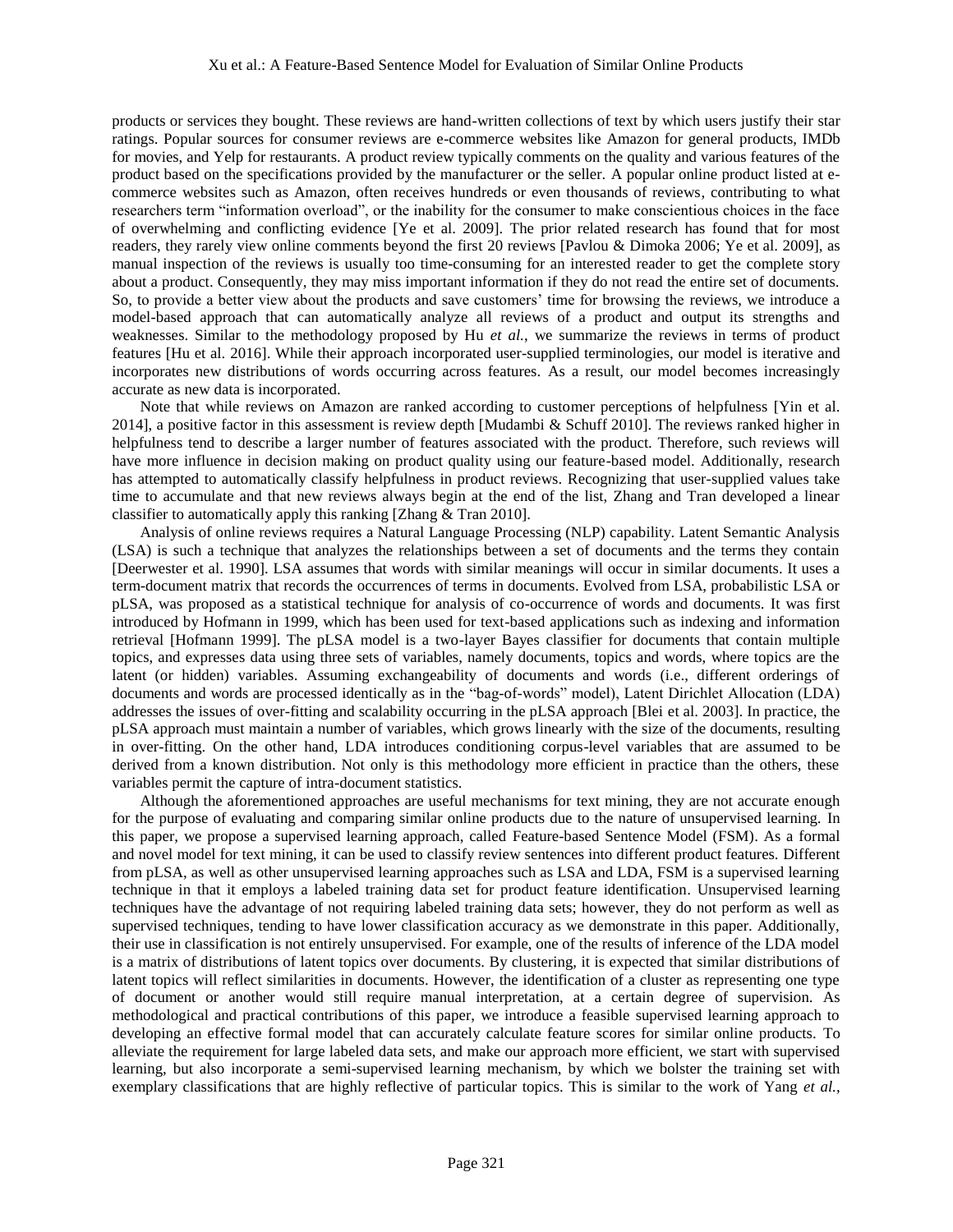whereby unlabeled data may be classified automatically and used to develop a model with less manual labeling [Yang et al. 2012].

By applying Bayes' rule, FSM can effectively identify a product feature, if any, in each sentence. When a feature is identified, we perform sentiment analysis of the sentence to find how the review author likes or dislikes the feature. When all review comments have been processed, we combine the results into a review summary in terms of the strengths and weaknesses of the product features. To illustrate the feasibility and effectiveness of our approach, we retrieve and process review comments for a number of similar products from Amazon. We show that by comparing the strengths and weaknesses of product features among similar products, our approach can greatly save customers' time for making decisions on selecting the most desirable online products.

The rest of the paper is organized as follows. Section 2 summarizes the work related to our approach. Section 3 presents the overall framework for feature-based sentence modeling and review preprocessing. Feature identification using FSM are discussed in Section 4. Section 5 presents sentiment analysis and review summary. To demonstrate the effectiveness of our approach, we present two case studies in Section 6. Section 7 concludes the paper and mentions future work.

#### **2. Related Work**

With the rapid growth of online reviews, review mining has attracted a great deal of attention. Pang *et al.* employed machine-learning techniques to label the polarity of IMDb movie reviews [Pang & Lee 2004]. They proposed to first extract the subjective portion of text with a graph min-cut algorithm, and then input them into a sentiment classifier. Rather than applying the straightforward frequency-based bag-of-words feature selection methods, Whitelaw *et al.* defined the concept of "adjectival appraisal groups" headed by an appraising adjective and optionally modified by words like "not" or "very" [Whitelaw et al. 2005]. Each appraisal group was further assigned four types of features: attitude, orientation, graduation, and polarity. Zhang and Varadarajan attempted to determine the author's opinion with different rating scales [Zhang & Varadarajan 2006]. They built regression models with a diverse set of features, and achieved competitive performance for utility scoring. Different from the above approaches, our FSM method is a statistical approach to modeling latent product features in product reviews, which can be directly applied at the sentence level to maximize the accuracy for text mining.

In machine learning and NLP, a topic model is defined as a type of statistical model for discovering the abstract "topics" that occur in a collection of documents. An early topic model for text mining, called Latent Semantic Indexing (LSI), proposed by Papadimitriou *et al.*, is an information retrieval technique based on the spectral analysis of the term-document matrix [Papadimitriou et al. 2000]. The authors showed that under certain conditions, LSI could capture the underlying semantics of the corpus and achieve improved retrieval performance. Blei *et al.* developed LDA [Blei et al. 2003], a commonly used topic model, which is a generalization of pLSA. LDA is a three-level hierarchical Bayesian model that allows documents to have a mixture of topics. LDA seeks to specify the underlying distribution of topics over documents and topics over words. In practice, LDA is often implemented using a Markov Chain Monte Carlo sampling technique known as Gibbs sampling, which is used where the exact estimation of a distribution is intractable due to complexity [Gelfand 2000]. LDA using Gibbs sampling has been applied to the domain of information retrieval by several practitioners. For example, Rigouste *et al.* used Gibbs sampling to cluster text into "themes" [Rigouste et al. 2007]. They showed that a Gibbs sampling algorithm is tractable and compares favorably to the basic Expectation-Maximization (EM) approach. Variations of Gibbs sampling also exist, which accelerate the process and/or increase the accuracy. For example, Porteous *et al.* proposed FastLDA, which assumes the majority of the topic distribution will be composed of a subset of the topics, permitting speed-ups [Porteous et al. 2008]. DeGroof and Xu proposed the variational Gibbs sampling approach in LDA to avoid the tendency of inconsistency for multiple trials on the same data set due to the usage of random numbers in the conventional Gibbs sampling approach [DeGroof & Xu 2017]. In further research, they introduced a parallelized LDA to analyze clustered textual data in online social media [DeGroof & Xu 2018]. Papanikolaou *et al.* introduced a modified collapsed Gibbs sampling methodology similar to collapsed variational Bayesian inference and pLSA in that a topic distribution is maintained for each term [Papanikolaou et al. 2016]. Different from typical implementations of LSA, pLSA and LDA, in FSM, a document (i.e., a review) is split into sentences. Since one sentence in a review generally addresses at most one product feature, our model requires generating only one matrix, namely the *feature-word* matrix. As such, FSM is a more efficient and accurate classifier, which can be more suitable for analysis of online reviews.

Another related approach is the naive Bayes classifier, which has been applied to text mining applications targeting different aspects of minable documents to reveal insight. For example, Wikarsa and Thahir mined emotional content of Twitter posts [Wikarsa & Thahir 2015]. They developed a text mining application using naive Bayes algorithm to classify emotions of Twitter users into one of six emotions, namely happiness, sadness, anger,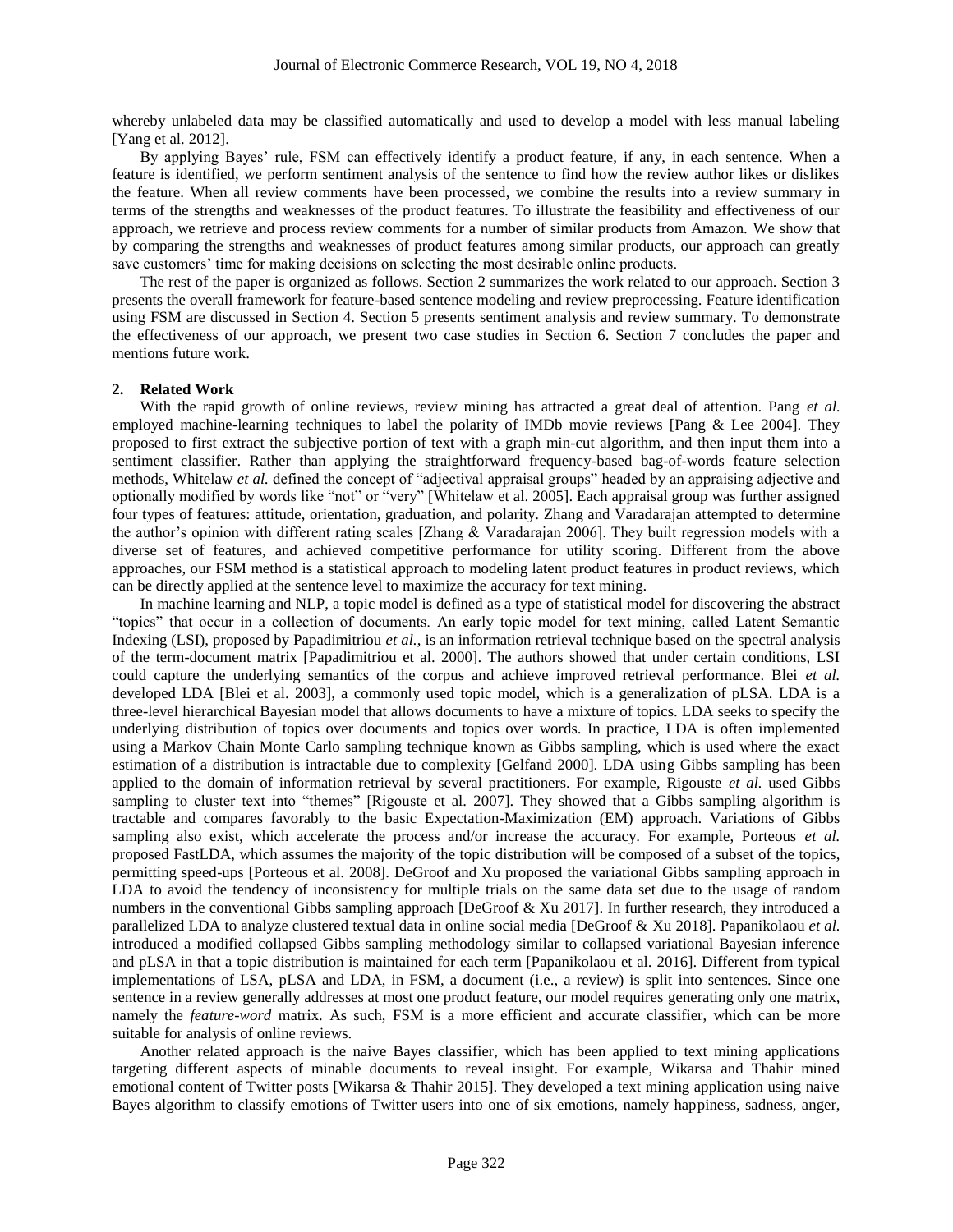disgust, fear, and surprise. Hasan *et al.* used a Bayesian classifier to identify sentiment of Amazon reviews as being positive or negative [Hasan et al. 2015]. Their implemented tool supports both English and Bangla text, and can be used to label the polarity of each opinion as weak, steady and strong. Akaichi *et al.* performed the same task on Facebook status updates [Akaichi et al. 2013]. They proposed a method based on Support Vector Machines (SVMs) and naive Bayes, to extract useful information about users' sentiments and behaviors. Unlike these works, we first classify Amazon reviews according to features, and then perform a sentiment analysis to determine and quantify what people really think about the products. Our approach considers a reviewer's opinion about a certain product feature as a piece of evidence to support either the strength or weakness of the product. This is useful as the ASR mechanism available on Amazon is too arbitrary and vague, making it unhelpful when similar online products are compared.

A commonly used supervised learning approach, called Multinomial Logistic Regression (MLR) [Taddy 2013], is used as a basis for comparison with FSM to demonstrate the effectiveness of our approach. Like other regression techniques, MLR assumes a relationship between predictors and feature labels, where common implementations fit a linear or quadratic model. MLR is similar to standard logistic regression approaches, but allows for classification of more than two categories, and has been applied to the problem of text categorization [Taddy 2013][Cao et al. 2011][Lam et al. 2016].

There is also previous work on sentiment analysis. Sentiment analysis, also known as opinion mining, analyzes people's opinions, sentiments, evaluations, appraisals, and attitudes for certain subjects. The term sentiment analysis was first proposed by Nasukawa and Yi in 2003 [Nasukawa & Yi 2003]. In general, sentiment analysis can be investigated at three different levels, namely the document level, the sentence level, and the entity and aspect level. In our approach for review analysis, since we need to determine whether a sentence expresses a positive, negative or neutral opinion, the sentiment analysis is performed at the sentence level. Such analysis is closely related to subjectivity classification [Wiebe et al. 1999]. The reason we do not use aspect and entity level sentiment analysis is that a typical review sentence describes only one feature. Therefore, for analysis of online reviews, aspect- and entity-level sentiment analysis would lead to the same result as sentence-level sentiment analysis.

From another perspective, sentiment analysis can also be divided into two types, namely regular opinions and comparative opinions [Jindal & Liu 2006]. A regular opinion expresses a sentiment on a single aspect or feature, while a comparative opinion describes and compares multiple aspects or features. Due to the nature of review comments, our approach treats reviews as regular opinions for sentiment analysis. Detecting sentiment from text usually contains two basic methodologies, which are symbolic techniques and machine learning techniques [Boiy et al. 2007]. Symbolic techniques assume a corpus is a "bag of words"; therefore, the relationships between the individual words are not considered [Turney 2002]. Kamps *et al.* used the lexical database WordNet to determine the emotional content of a word along different dimensions [Kamps et al. 2004]. WordNet is a large lexical database of words containing nouns, verbs, adjectives and adverbs, which are grouped into sets of cognitive synonyms (synsets) that describe different concepts. Based on WordNet, SentiWordNet has been developed as an extended lexical resource for opinion mining [Esuli & Sebastiani 2006]. To support sentiment analysis, SentiWordNet assigns each synset of WordNet three sentiment scores, namely positivity, negativity and objectivity. In this paper, we adopt the Stanford CoreNLP toolkit for sentiment analysis [Manning et al. 2014]. The Stanford CoreNLP toolkit is a Javabased annotation pipeline framework, which supports most of the common core NLP functions, including Part-Of-Speech (POS) tagger and sentiment analysis.

This work extends our preliminary work on analysis of online reviews using a Sentence Level Topic Model (SLTM), which attempted to classify review sentences into different classes corresponding to different product features [Zhang & Xu 2016]. In our current approach, we improved our previous method by applying a smoothing algorithm, which can deal with special cases in which certain words do not appear for a predefined feature in a training dataset. To demonstrate the advantages of our approach, we further compare our improved approach with well-known text mining approaches MLR and LDA, and show that our approach outperforms these for feature identification of online product reviews.

In Table 1 below, we summarize the strengths and weaknesses of the different text classification methods compared in the case studies (described in Section 6). The table shows that MLR is an efficient approach with good classification accuracy; however, it is a supervised learning method requiring a large labeled dataset, and also assumes a linear relationship between predictors and labels. LDA has the advantage of being an unsupervised learning approach, but it is not very accurate and slow to train. In contrast, our proposed FSM approach is a supervised machine learning method incorporated with a semi-supervised learning mechanism, which leads to good classification accuracy and fast run time. Though the approach assumes probabilistic independence between word tokens found in a sentence, the case studies show that this assumption has little impact on the experimental results.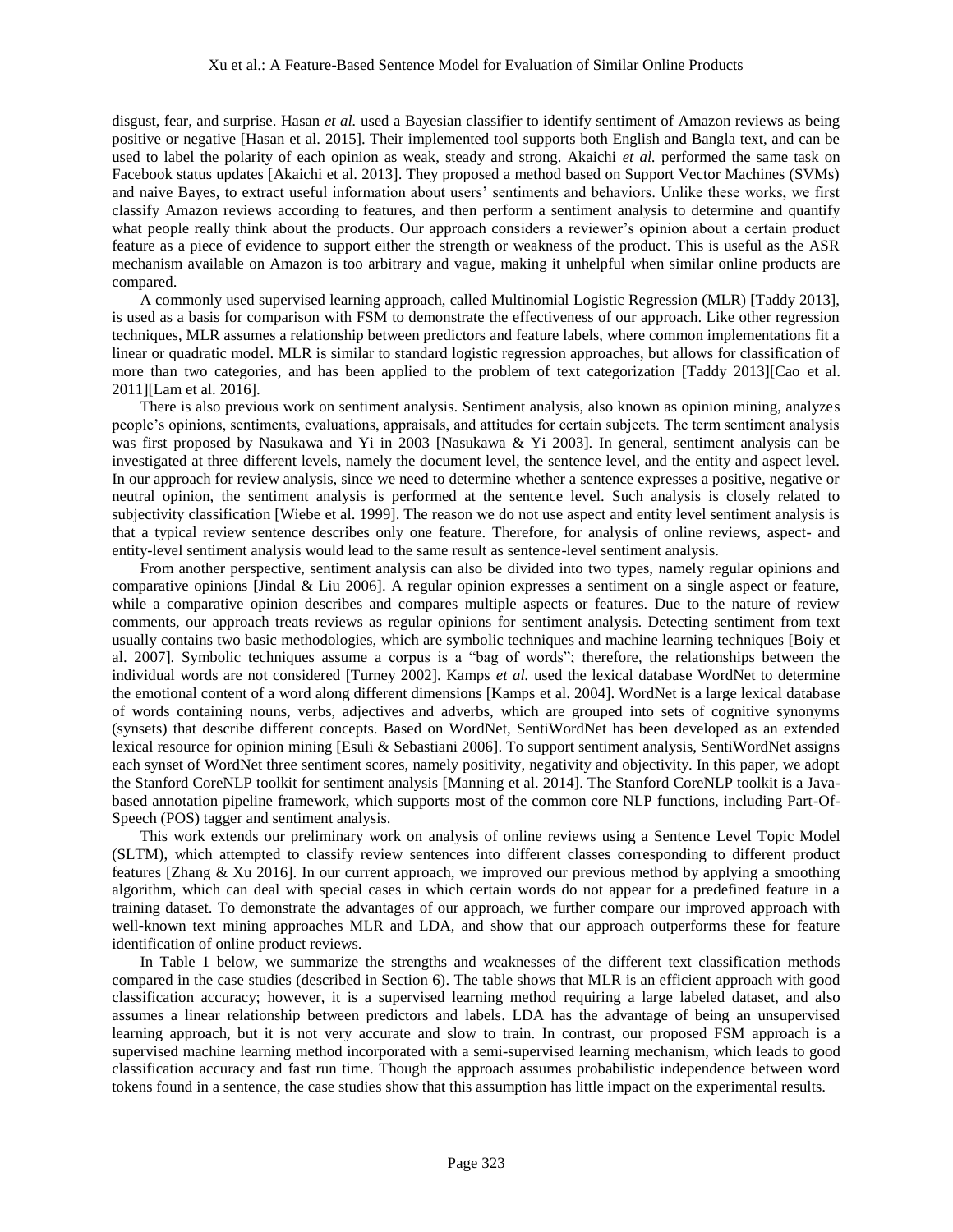| <b>Aspects</b><br><b>Method</b> | <b>Strengths</b>                                                                                   | <b>Weaknesses</b>                                                                   |
|---------------------------------|----------------------------------------------------------------------------------------------------|-------------------------------------------------------------------------------------|
| MLR.                            | Good classification accuracy; model is trained<br>quickly                                          | Supervised learning; assumes a linear<br>relationship between predictors and labels |
| LDA.                            | Unsupervised learning                                                                              | Not as accurate in classification tasks; model<br>can be slow to train              |
| <b>FSM</b>                      | Good classification accuracy; supported by a semi-<br>supervised learning mechanism; fast run time | Assumes probabilistic independence between<br>word tokens found in a sentence       |

Table 1: Strengths and Weaknesses of Compared Text Classification Methodologies

#### **3. Feature-Based Sentence Modeling for Review Analysis**

### 3.1. A Framework for Feature-Based Sentence Modeling

The framework for feature-based sentence modeling of online product reviews consists of four major components, namely review preprocessing, feature identification, sentiment analysis, and product summary. As shown in Fig. 1, the system is flexible and highly modularized, which supports processing a collection of reviews for a chosen online product. The reviews can be processed either sequentially or in parallel as we consider them being written by independent customers.

To identify product features and analyze sentiment, we first collect the reviews for a class of online products *P* (e.g. camera). Then we define a set of product features of *P*. As shown in Fig. 1, the input of the framework is a collection of reviews for product  $p \in P$ , and the output is a product summary that specifies the weighted feature preference for each predefined product feature. In the review preprocessing module, a review is split into a number of sentences that are parsed and tagged using an NLP tool. The tagged sentences are then sent to the feature identification modules, where we use FSM to calculate the probability of each feature. If a feature is identified in a sentence, the feature identification module outputs the sentence to the sentiment analysis module. Therefore, we output only the words with either tag NN or JJ to the feature identification module for further processing. The sentiment analysis module then calculates a feature score for the sentence as an integer between 0-4, with 0 representing very negative and 4 representing very positive.



Figure 1**:** A Framework for Feature-based Sentence Modeling

Once we have calculated the weighted feature scores for each review  $r$ , we combine them in weighted feature preference vectors, and derive the product summary that shows how strongly each of the product features is supported or not supported by former buyers.

#### 3.2. Review Preprocessing

A consideration in processing online reviews is to make sure sentences are correctly identified, and to understand how grammatical structures may affect the results. Prior research on processing of online reviews found that a single feature (or aspect in that work) is typically discussed in a single sentence, implying a consistent sentence structure [Jo & Oh, 2011]. Although online reviews are written by individuals, who might not fully comply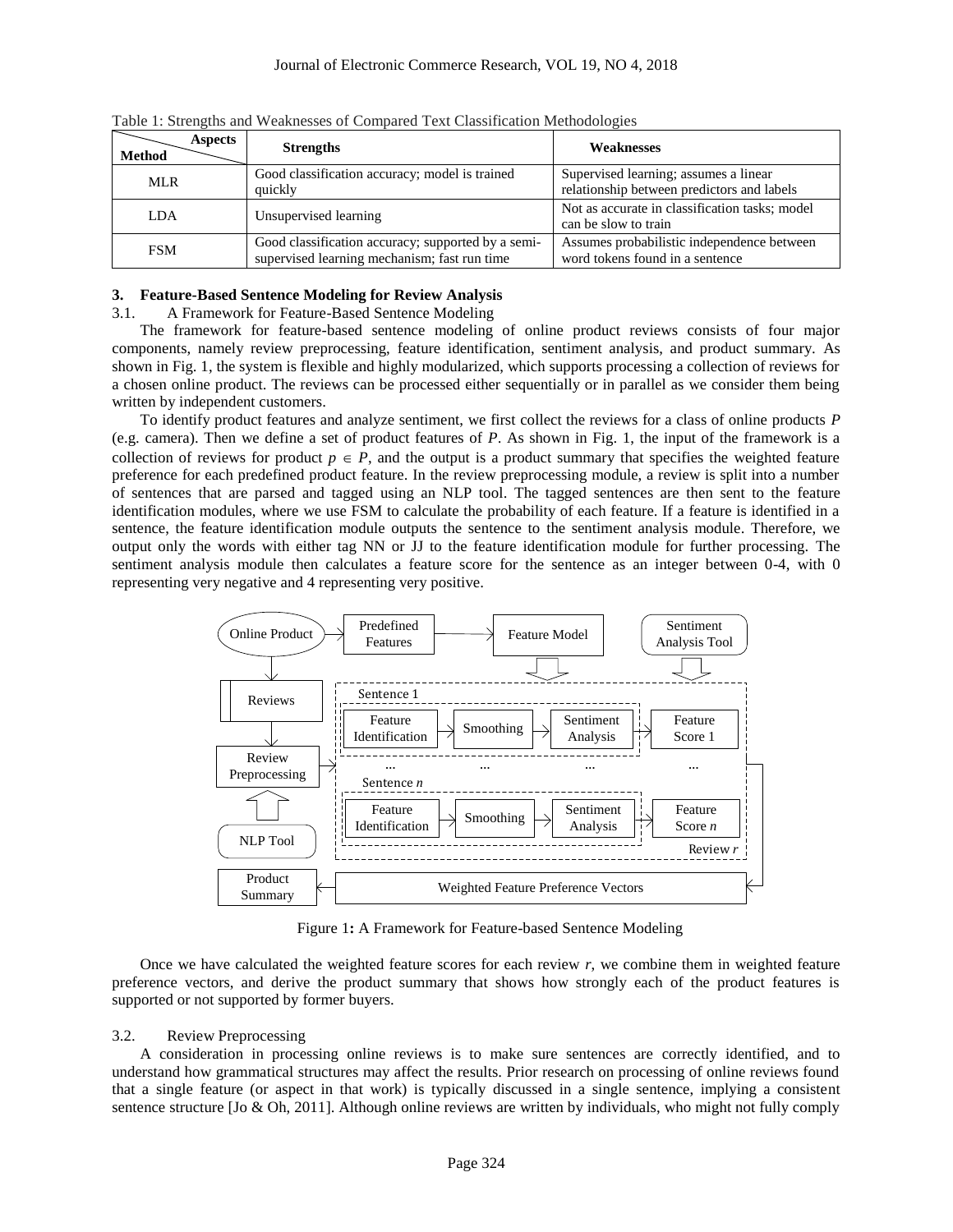with grammar and punctuation rules [Lacob & Harrision, 2013], since our approach adopts the bag-of-words model for feature identification, improper grammatical structures will not affect the results. In addition, word choice may contain slang, but if the word is identifiable by a POS tagger, it is reasonable to expect that it will be identified during sentiment analysis.

The review preprocessing module processes a single review at a time, each of which is split into a number of sentences. For each sentence, we use an existing POS tagger (e.g., Stanford CoreNLP [Manning et al. 2014]) to indicate each word in the sentence as noun, verb, adjective, adverb or other tags. We use the following sentence as an example to show how this POS tagger parses a sentence:

*"The resolution is high and adjustable."*

Using the CoreNLP toolkit, the parser outputs the sentence with the following POS tags:

The\_DT resolution\_NN is\_VBZ high\_JJ and\_CC adjustable\_JJ .\_.

In the above tagged sentence, the tags DT, NN, VBZ, JJ, and CC stand for "Determiner", "Noun", "Verb, third person singular present", "Adjective", and "Coordinating Conjunction", respectively. After detecting all sentences in a review and parsing each sentence into POS tags, we save each sentence along with the POS tag information into a local file, which will be used to identify product features as described in the following sections.

Based on our observations, a feature described in a sentence is usually determined by nouns or adjectives. Thus, we simplify the model by removing those words that are not nouns or adjectives including the noise words (also called stop words), such as "you", "I", "a", "the", etc. In our approach, a sentence is considered as a "bag of words", and only the words with either tag NN or JJ are output to the feature identification module for further processing. In addition, for each word, we consider the lemma only, which is the dictionary form of a set of words. For example, words "likes", "like", "liked" are forms of the same lexeme, with "like" as the lemma. Finally, to deal with some sentences that are not likely describing a feature, processed sentences with less than two words are ignored since a meaningful sentence should at least contain a topic word and a sentiment word.

### **4. Feature Identification Using FSM**

### 4.1. Feature-Word Matrix

To develop a feature-based sentence model for a product type *P*, we predefine a list of product features *F* based on customers' interests as well as product specifications. Suppose we have defined *K* product features for *P*. We can create a *feature-word* matrix Φ with *K* rows and *V* columns, where *V* is a dynamic number that increases by 1 each time a new word appears. Initially, Φ has *K* rows and 0 column, which is an empty matrix due to the emptiness of the initial vocabulary list. After the matrix has been expanded, each row of the matrix represents the distribution of words in the corresponding feature, while each column indicates how the corresponding word has co-occurred with different features. The meanings of each row and each element in Φ are summarized as follows.

 $\Phi_j$ : distribution of words in feature  $F_j$  (*j* ranges from  $0 \sim K-1$ )

 $\Phi[j, l]$ : counts of the word with index *l* occurring in feature  $F_j(l)$  ranges from  $0 \sim V-1$ )

The matrix is used to record feature-word co-occurrence information with each cell initially set to 0. To expand the column (vocabulary) in matrix  $\Phi$  and increase the number in each cell of  $\Phi$ , we first manually create a training dataset with labeled sentences as follows. For a review sentence, we tag it with a proper product feature if it contains one. For example, the sentence "The resolution is high and adjustable." describes the product feature "Resolution"; therefore, we put a "#Resolution" tag at the end of the sentence as shown below.

"*The resolution is high and adjustable.*" #Resolution

As additional examples, the following two review sentences are tagged by the product features "Price" and "ViewScreen", respectively.

"*The price is right for the quality, and it is a fantastic everyday type of camera.*" #Price "*The LCD screen does a great job showing a high quality image.*" #ViewScreen

Note that a customer may use various words or phrases to describe a feature. For example, words or phrases "display" and "LCD screen" all refer to the same feature "ViewScreen". Since only nouns and adjectives are considered inputs of the FSM model, each labeled data point is simplified as a bag of nouns and adjectives with its associated feature tag. Thus, the data points for the aforementioned three tagged sentences are recorded as follows:

"*resolution, high, adjustable*" #Resolution

"*price, everyday, type*" #Price

"*LCD, screen, job*" #ViewScreen

Each product type is accompanied by its own set of features, and there tends to be a degree of consistency between the terminologies associated with each feature. For example, in the final training set of 1500 labeled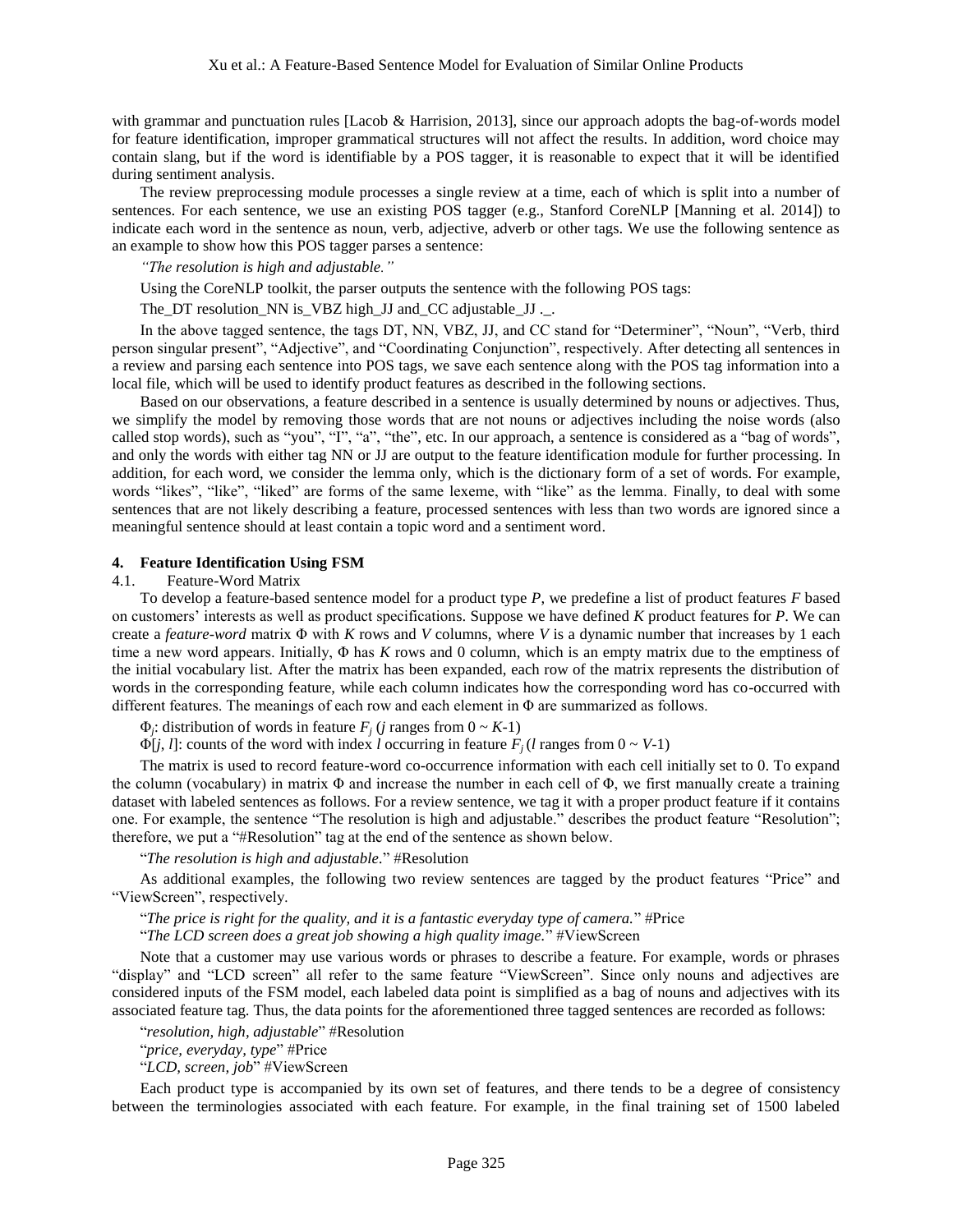sentences used in the case studies (described in Section 6), the word "price" represented 35% of the total word frequency for that feature but only 1.8% for all other features combined. While, this word does occur across features, it contributes to the classification of "Price" most significantly. Similarly, the word "shutter" represented 38% of the word frequency for that feature and did not occur in any other. Some words might occur more commonly across features. For example, the word "big" occurred in four separate features, "Setup", "Lens", "Viewscreen" and "Battery". However, in the features other than "Viewscreen", it occurred much less often. We can see that words which occur across features are not uncommon, but the frequency with which they occur tends to differ, as in the preceding examples.

The algorithm for setting up the feature-word matrix  $\Phi$  is presented as Algorithm 1. In this algorithm, we first initialize Φ with an empty vocabulary list *vl*. Then for each data point *d*, let *f* be the feature (tag) of *d*, and *featureIndex* be the index of *f* in the feature list *fl*. For each word *w* in *d*, check if *w* appears in *vl*. If *w* is in *vl*, let *wordIndex* be the index of *w*; otherwise, add *w* to *vl* and expand Φ by one column for the new word *w*, and let *wordIndex* be the index of the last column of the matrix. Finally, the feature-word co-occurrence count Φ[*featureIndex*][*wordIndex*] is increased by one. Note that the feature-word matrix is scalable; in other words, when new labeled data points become available, the feature-word matrix Φ can be easily updated.

| Algorithm 1: Set up Feature-Word Matrix $\Phi$                                                                           |  |  |  |  |  |  |
|--------------------------------------------------------------------------------------------------------------------------|--|--|--|--|--|--|
| <b>Input:</b> Matrix $\Phi$ , feature list $fl$ , vocabulary list $vl$ , and a training dataset with labeled data points |  |  |  |  |  |  |
| <b>Output:</b> updated matrix $\Phi$                                                                                     |  |  |  |  |  |  |
| 1. Initialize matrix $\Phi$ with vl as an empty list                                                                     |  |  |  |  |  |  |
| 2. for each data point d from the training dataset                                                                       |  |  |  |  |  |  |
| let f be the feature of d, and feature Index be the index of f in fl<br>3.                                               |  |  |  |  |  |  |
| for each word $w$ in d<br>4.                                                                                             |  |  |  |  |  |  |
| <b>if</b> $vl$ contains $w$<br>5.                                                                                        |  |  |  |  |  |  |
| let <i>wordlndex</i> be the index of $w$ in $vl$<br>6.                                                                   |  |  |  |  |  |  |
| 7.<br>else                                                                                                               |  |  |  |  |  |  |
| 8.<br>add w to vl, add 1 column to $\Phi$ , and set wordIndex =  vl  - 1                                                 |  |  |  |  |  |  |
| 9.<br>increase $\Phi$ [ <i>featureIndex</i> ][ <i>wordIndex</i> ] by 1                                                   |  |  |  |  |  |  |
| 10. return matrix $\Phi$                                                                                                 |  |  |  |  |  |  |

Table 2 shows an example of the feature-word matrix Φ created using several sentences as a training dataset. In this example, we record 13 predefined features including a "Null" feature for sentences that do not address any product feature. In addition to the list of features, we also record a vocabulary, which is used to keep track of 19 words that are related to the 13 features. Note that in the vocabulary list, there are no duplicated words. The number for a feature-word pair denotes the number of occurrences of a word appearing for a certain feature. For example, Φ[6][12] equals 3 indicates that in the training data set, the word "bag" appears 3 times in review sentences related to the product feature "Accessory".

| Word<br>Feature | hand     | heart    | directions | learning | price    | Display  | big      | Features | modes    | Ħ<br>ंथू. | lens     | $\lim$   | bag      | flash    | $\mathbf{Z}$ oom | battery  | shutter  | speed    | resolution   |
|-----------------|----------|----------|------------|----------|----------|----------|----------|----------|----------|-----------|----------|----------|----------|----------|------------------|----------|----------|----------|--------------|
| Null            |          |          | $\Omega$   | 0        | $\Omega$ | $\Omega$ | $\Omega$ | $\Omega$ | $\Omega$ | $\Omega$  | 0        | $\Omega$ | $\Omega$ | 0        | 0                | $\Omega$ | $\Omega$ | $\Omega$ | $\mathbf{0}$ |
| SetUp           | $\Omega$ | $\Omega$ |            |          | $\Omega$ | $\Omega$ | 0        | $\Omega$ | $\Omega$ | $\Omega$  | $\Omega$ | $\Omega$ | $\Omega$ | 0        | $\Omega$         | $\Omega$ | $\Omega$ | $\Omega$ | $\Omega$     |
| Price           | $\Omega$ | $\Omega$ | $\Omega$   | $\Omega$ | 3        | $\Omega$ | $\Omega$ | $\Omega$ | $\Omega$ | $\Omega$  | $\Omega$ | $\Omega$ | $\theta$ | $\Omega$ | $\Omega$         | $\Omega$ | $\Omega$ | $\Omega$ | $\Omega$     |
| Mode            | $\Omega$ | $\Omega$ | $\Omega$   | 0        | $\Omega$ | $\Omega$ | $\Omega$ |          |          | $\Omega$  | $\Omega$ | $\Omega$ | $\Omega$ | $\Omega$ | 0                | $\Omega$ | $\Omega$ | $\Omega$ | $\Omega$     |
| SizeWeight      | $\Omega$ | $\Omega$ | $\Omega$   | $\Omega$ | $\Omega$ | $\Omega$ | 0        | $\Omega$ | $\Omega$ |           | $\theta$ | $\Omega$ | $\Omega$ | $\Omega$ | 0                | $\theta$ | $\Omega$ | $\Omega$ | $\Omega$     |
| Lens            | $\Omega$ | $\Omega$ | 0          | 0        | $\Omega$ | $\Omega$ | 0        | $\Omega$ | $\Omega$ | $\Omega$  | 3        | $\Omega$ | $\Omega$ | 0        | 0                | $\Omega$ | $\Omega$ | $\Omega$ | $\Omega$     |
| Accessory       | $\Omega$ | $\Omega$ | $\Omega$   | $\Omega$ | $\Omega$ | $\Omega$ | $\Omega$ | $\Omega$ | $\Omega$ | $\Omega$  | $\Omega$ |          | 3        | $\Omega$ | $\Omega$         | $\Omega$ | $\Omega$ | $\Omega$ | $\mathbf{0}$ |
| Flash           | $\Omega$ | $\Omega$ | $\Omega$   | $\Omega$ | $\Omega$ | $\Omega$ | $\Omega$ | $\Omega$ | $\Omega$ | $\Omega$  | $\Omega$ | $\Omega$ | $\Omega$ | 5        | 0                | $\Omega$ | $\Omega$ | 0        | $\mathbf{0}$ |
| ViewScreen      | $\Omega$ | $\Omega$ | $\Omega$   | $\Omega$ | $\Omega$ |          |          | $\Omega$ | $\Omega$ | $\Omega$  | $\Omega$ | $\Omega$ | $\Omega$ | $\Omega$ | $\Omega$         | $\theta$ | $\Omega$ | $\Omega$ | $\Omega$     |
| Stabilization   | $\Omega$ | $\Omega$ | $\Omega$   | 0        | $\Omega$ | $\Omega$ | $\Omega$ | $\Omega$ | $\Omega$ | $\Omega$  | $\Omega$ | $\Omega$ | $\Omega$ | $\Omega$ |                  | $\Omega$ | $\Omega$ | $\Omega$ | $\Omega$     |
| <b>Battery</b>  | $\Omega$ | $\Omega$ | $\Omega$   | $\Omega$ | $\Omega$ | $\Omega$ | $\Omega$ | $\theta$ | $\Omega$ | $\Omega$  | $\Omega$ | $\Omega$ | $\Omega$ | $\Omega$ | $\Omega$         |          | $\Omega$ | $\Omega$ | $\Omega$     |
| Shutter         | $\Omega$ | $\Omega$ | 0          | 0        | $\Omega$ | $\Omega$ | 0        | $\Omega$ | $\Omega$ | $\Omega$  | $\Omega$ | $\Omega$ | $\Omega$ | 0        | 0                | $\theta$ | 3        | 3        | $\Omega$     |
| Resolution      | $\Omega$ | $\theta$ | 0          | 0        | $\theta$ | $\Omega$ | 0        | $\theta$ | $\Omega$ | $\theta$  | $\theta$ |          | $\theta$ | 0        | 0                | $\theta$ | $\Omega$ | $\theta$ | 3            |

Table 2: An Example of the Feature-Word Matrix Φ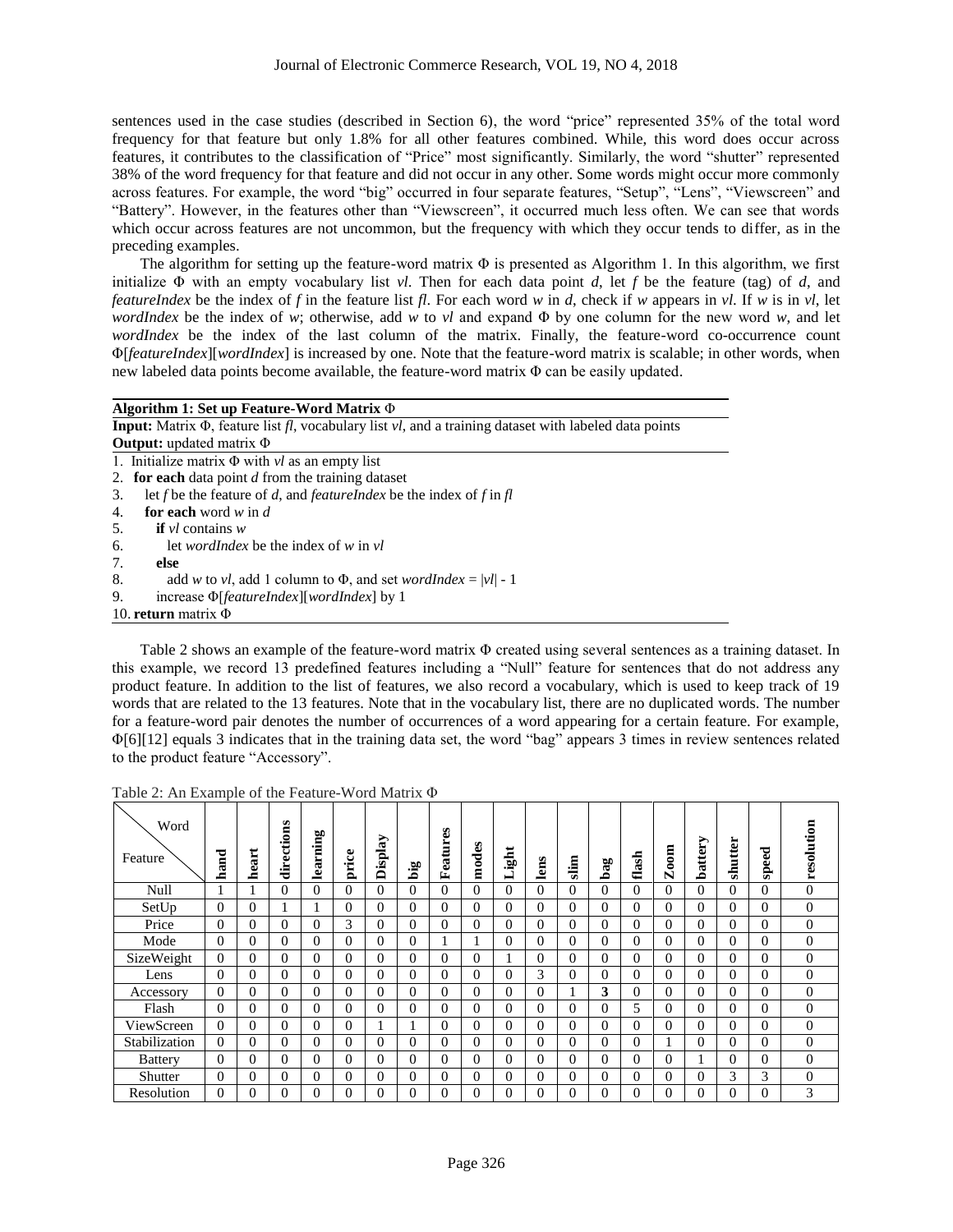#### 4.2. Feature Identification

Once we have updated the feature-word matrix using all data points from the training dataset, we can use it to create a discriminative model to classify sentences into different classes. Let  $F_0$ , ...,  $F_{K-1}$  be the list of features including the "Null" feature, and  $P(F_i)$ , where  $0 \leq j \leq K-1$ , be the probability that feature  $F_i$  appears in a sentence. Assume each sentence describes at most one feature, then the probability  $P(F_i)$  can be calculated as in Eq. (1).

$$
P(F_j) = \frac{N(F_j)}{\sum_{i=0}^{K-1} N(F_i)}
$$
(1)

where  $N(F_j)$  is the number of times that feature  $F_j$  has appeared in the training dataset, and  $\sum_{i=0}^{K-1}$  $=$ ( 1  $_{i=0}^{K-1}N(F_i)$  $\sum_{i=0}^{K-1} N(F_i)$  is the total number of data points in the training dataset. Obviously, the summation of probabilities  $\sum_{j=0}^{K-1}$  $\sum_{j=0}^{i-1} P(F_j) =$  $_{j=0}^{K-1}P(F_j)=1$  $\sum_{j=0}^{n-1} P(F_j) = 1$ .

Let  $P(F_j | S)$  be the conditional probability that feature  $F_j$  appears given sentence *S*, where  $0 \le j \le K-1$ , and  $\sum\nolimits_{j=0}^{K-1}$  $\sum_{j=0}^{j-1} P(F_j | S) =$  $_{j=0}^{K-1}P(F_j | S) = 1$  $J_{j=0}^{n-1} P(F_j | S) = 1$ . The feature in sentence *S Feature\_S* can be determined by Eq. (2).

$$
Feature\_S = \begin{cases} F_m & \text{if } P(F_m \mid S) > 0.5\\ Null & \text{otherwise} \end{cases}
$$
 (2)

where 
$$
P(F_m | S) = \max(P(F_1 | S), P(F_2 | S), ..., P(F_{K-1} | S))
$$

Note that in Eq. (2), 0.5 is the threshold for feature identification. If a sentence contains words that describe two or more features, the feature with the highest probability given the set of words *S* from that sentence is determined as *Fm* if *P*(*Fm* | *S*) > 0.5. However, if there is a tie among the features, none of them would satisfy the condition *P*(*Fm* |  $S$ ) > 0.5. In this case, the feature in sentence *S* is set as  $F_0$ , i.e., the "*Null*" feature.

Now consider the calculation of conditional probability of sentence *S* having feature *F<sup>j</sup>* . By the Bayes' rule, *P*(*F<sup>j</sup>* | *S*) can be calculated as in Eq. (3.1).

$$
P(F_j | S) = \frac{P(S | F_j)^* P(F_j)}{P(S)}
$$
\n(3.1)

In our model, we treat *S* as a bag of *n* independent words, where each word has a unigram meaning. Let *S* be a set of words  $\{w_1, \ldots, w_n\}$ , where  $n < V$ , then Eq. (3.1) can be rewritten as in Eq. (3.2).

$$
P(F_j | S) = \frac{P(w_1, ..., w_n | F_j)^* P(F_j)}{P(w_1, ..., w_n)}
$$
(3.2)

where  $P(w_1,...,w_n | F_j)$  and  $P(w_1,..., w_n)$  are defined as in Eq. (4.1-4.2).

$$
P(w_1,...,w_n \mid F_j) = \prod_{i=1}^n P(w_i \mid F_j)
$$
\n(4.1)

$$
P(w_1,...,w_n) = \prod_{i=1}^n P(w_i)
$$
\n(4.2)

Note that  $P(w_i | F_i)$ , where  $1 \le i \le n$ , and  $0 \le j \le K-1$  is the conditional probability that word  $w_i$  appears in a sentence *S* given feature  $F_j$  contained in *S*. Since  $\Phi_j$  is the distribution of words in feature  $F_j$ ,  $P(w_i | F_j)$  can be derived from  $\Phi_i$  as in Eq. (5).

$$
P(w_i | F_j) = \frac{\Phi[j, index(w_i)]}{\sum_{l=0}^{V-1} \Phi[j, l]}
$$
 (5)

where *index*( $w_i$ ) is the column index of word  $w_i$  in  $\Phi$  and  $\sum_{i=0}^{V-1}$  $\int_{0}^{\frac{1}{1-\alpha}} d\beta$  $\int_{\ell=0}^{V-1}\Phi[j,l]$  $\int_{l=0}^{V-1} \Phi[j,l]$  is the sum of word counts in feature  $F_j$ . Since each  $P(w_i | F_i)$  could be a very small decimal, to avoid accuracy overflow errors in calculating  $P(w_1, ..., w_n | F_i)$ , we first calculate the logarithm of  $P(w_1, ..., w_n | F_i)$  as in Eq. (6.1), and then derive  $P(w_1, ..., w_n | F_i)$  as in Eq. (6.2).

$$
\ln(P(w_1,...,w_n \mid F_j)) = \sum_{i=1}^n (\ln(\Phi[j, index(w_i)]) - \ln(\sum_{i=0}^{V-1} \Phi[j, l])) \tag{6.1}
$$

$$
P(w_1,...,w_n \mid F_j) = e^{\ln(P(w_1,...,w_n \mid F_j))}
$$
\n(6.2)

Finally,  $P(w_i)$ , where  $1 \le i \le n$ , is the probability that word  $w_i$  appears in a sentence.  $P(w_i)$  can also be calculated using the feature-word matrix; however, this calculation is not necessary, as it is a constant for all features, so is *P*(*w*<sub>1</sub>, *w*<sub>1</sub>, …, *w*<sub>*n*</sub>). Since  $\sum_{j=0}^{K-j}$  $\sum_{j=0}^{j-1} P(F_j | S) =$  $_{j=0}^{K-1}P(F_j | S) = 1$  $j_{j=0}^{n-1} P(F_j | S) = 1$ , we can calculate  $P'(F_i | S)$  as in Eq. (7.1), and then normalize it into  $P(F_j | S)$ | *S*) using Eq. (7.2).

$$
P'(F_j | S) = P(w_1,...,w_n | F_j)^* P(F_j)
$$
\n(7.1)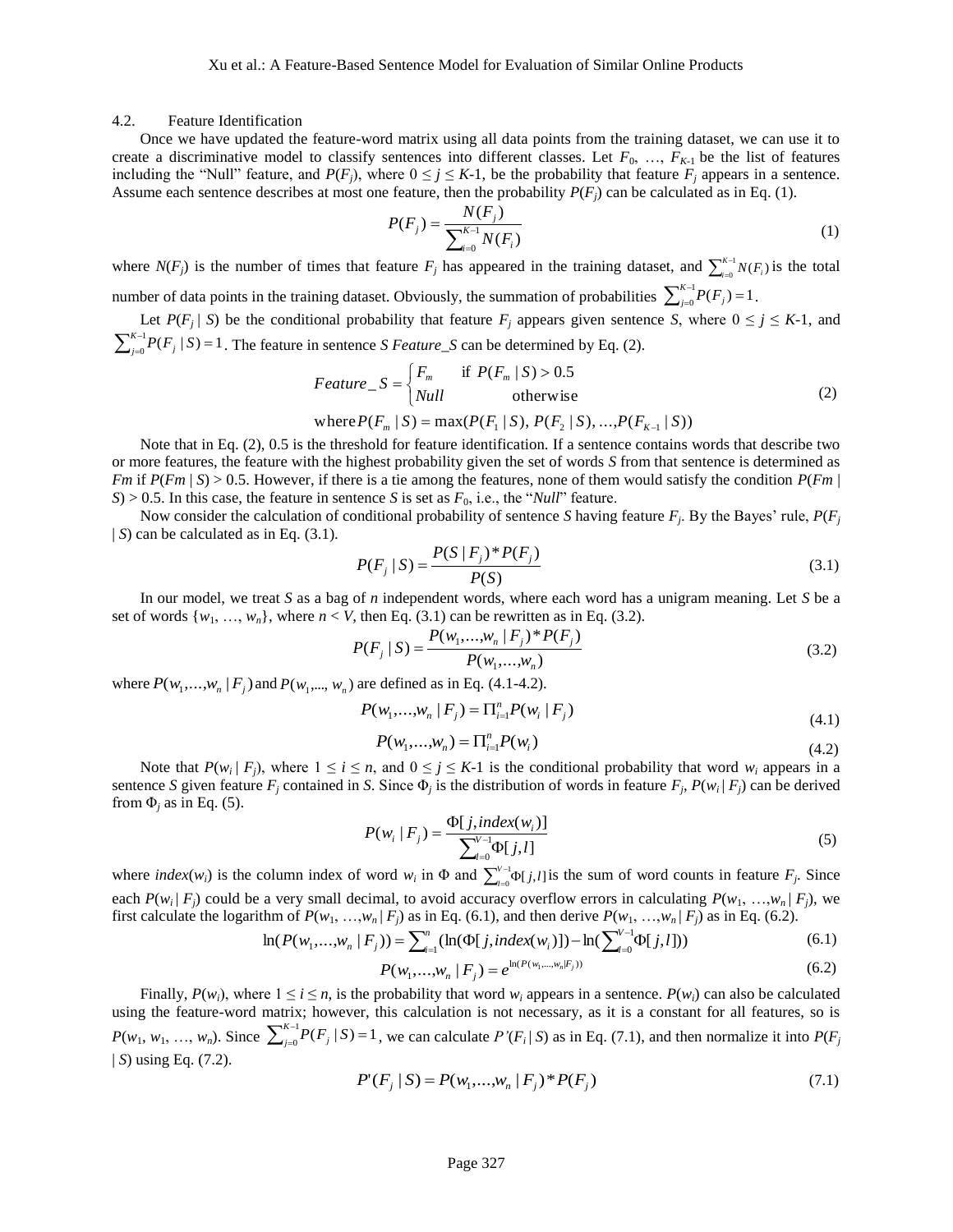$$
P(F_j | S) = \frac{P'(F_j | S)}{\sum_{j=0}^{K-1} P'(F_j | S)}
$$
(7.2)

4.3. An Effective Smoothing Algorithm for Feature Identification

While calculating  $P(w_i | F_i)$  as in Eq. (5), it is possible that  $w_i$  does not appear for feature  $F_i$  according to the training dataset. In this case,  $\Phi[j, index(w_i)] = 0$ , which results in both of the values  $P(w_i | F_i)$  and  $P(w_1, ..., w_n | F_i)$ being 0. By Eq. (3.2), the probability  $P(F_i | S)$  becomes 0 too. This issue is due to the imperfection of the training dataset that fails to cover all relationships between words and features. To resolve this issue, we need to apply a smoothing algorithm to the feature-word matrix Φ.

There are quite a few existing smoothing algorithms, and one simple algorithm is called additive smoothing (also known as Laplace smoothing) [Manning et al. 2008]. Using additive smoothing, while calculating the probability  $P(w_1, ..., w_n | F_i)$ , a constant number (usually 1) is added to all the numerators and *n* is added to the denominator. Therefore, all the numerators are greater than 0 and the denominator is still equal to the sum of all the numerators. Another useful smoothing method is called Kneser-Ney smoothing [Teh 2006], which is primarily used to calculate the probability distribution of *n*-grams in a document based on their histories. Let *m* be the number of elements in  $\Phi_j$  that equal 0, and *n* be the number of elements in  $\Phi_j$  that do not equal 0. This algorithm sets  $\Phi[j, i]$  to the smallest positive number  $\varphi$  in  $\Phi_j$  if  $\Phi[j, i] = 0$ , and deducts  $\varphi^*(m/n)$  from all other elements in  $\Phi_j$ . Although Kneser-Ney smoothing algorithm has been widely considered the most effective method for *n*-grams, our approach uses unigram, where the words are considered independent, and their order does not matter. Therefore, for an element with  $\Phi[j, i] = 0$ , i.e., no evidence to show the associated words (at column *i*) is related to feature  $F_j$ , it makes sense to replace it only by a minimal value of 1, as in the additive smoothing algorithm. A new combined smoothing algorithm that takes advantages of both the two approaches is illustrated in Algorithm 2.

In Algorithm 2, elements equal to 0 are increased by 1 as in the additive smoothing algorithm; while elements that are not equal to 0, an offset  $m/n$ , where *m* is the number of elements in  $\Phi_j$  that equal 0, and *n* is the number of elements in  $\Phi_j$  that do not equal 0, is deducted from the elements as in the Kenser-Ney smoothing algorithm. Comparing to the Kenser-Ney smoothing algorithm, when the smallest positive number  $\varphi$  in  $\Phi_j$  is greater than 1, adding 1 only to those elements equal to 0 can help to minimize the negative impacts of unrelated words to feature  $F_j$ . Note that after the smoothing process,  $\sum_{i=0}^{V-1} \Phi[j, l]$  $\sum_{n=0}^{N-1} \Phi$ [  $\int_{t=0}^{V-1} \Phi[j, l]$  remains the same for each feature  $F_j$ .

| <b>Algorithm 2: Smoothing Algorithm</b>                                          |  |  |  |  |  |  |  |
|----------------------------------------------------------------------------------|--|--|--|--|--|--|--|
| <b>Input:</b> Matrix $\Phi$ , feature list <i>fl</i> , vocabulary list <i>vl</i> |  |  |  |  |  |  |  |
| <b>Output:</b> Smoothed matrix $\Phi$                                            |  |  |  |  |  |  |  |
| 1. set $K =  f $ and $V =  vl $                                                  |  |  |  |  |  |  |  |
| 2. for each feature $F_i$ in fl, where $0 \le j \le K-1$                         |  |  |  |  |  |  |  |
| initialize $m$ and $n$ to 0.<br>3.                                               |  |  |  |  |  |  |  |
| for each element $\Phi[i, i]$ , where $0 \le i \le V-1$<br>4.                    |  |  |  |  |  |  |  |
| if $\Phi[i, i] = 0$ , increase <i>m</i> by 1<br>5.                               |  |  |  |  |  |  |  |
| 6.<br>else increase $n$ by 1                                                     |  |  |  |  |  |  |  |
| 7.<br>set <i>offset</i> = $m/n$                                                  |  |  |  |  |  |  |  |
| 8.<br>for each element $\Phi[i, i]$ , where $0 \le i \le V-1$                    |  |  |  |  |  |  |  |
| if $\Phi[i, i] == 0$ increase $\Phi[i, i]$ by 1<br>9.                            |  |  |  |  |  |  |  |
| 10<br>else $\Phi[i, i] = \Phi[i, i] - \text{offset}$                             |  |  |  |  |  |  |  |
| 11. return $\Phi$                                                                |  |  |  |  |  |  |  |

4.4. Limitations of FSM for Feature Identification

The primary limitation of the FSM feature identification methodology is the degree of supervision required. For a product, the features must first be enumerated, and an initial training dataset must be assembled. We mitigate the overall supervision by using a semi-supervised approach in which additional classifications are made automatically using trained FSM. On the other hand, unsupervised learning approaches such as LDA do not need an initial training dataset, but still require as input the number of underlying hidden topics. This choice will affect the results, and the methodology is most accurate when the predefined number of underlying hidden topics is close to the true value. Thus, there is a tradeoff between using the FSM model and an unsupervised learning approach such as LDA, but the case studies in Section 6 show our approach outperforms major existing approaches.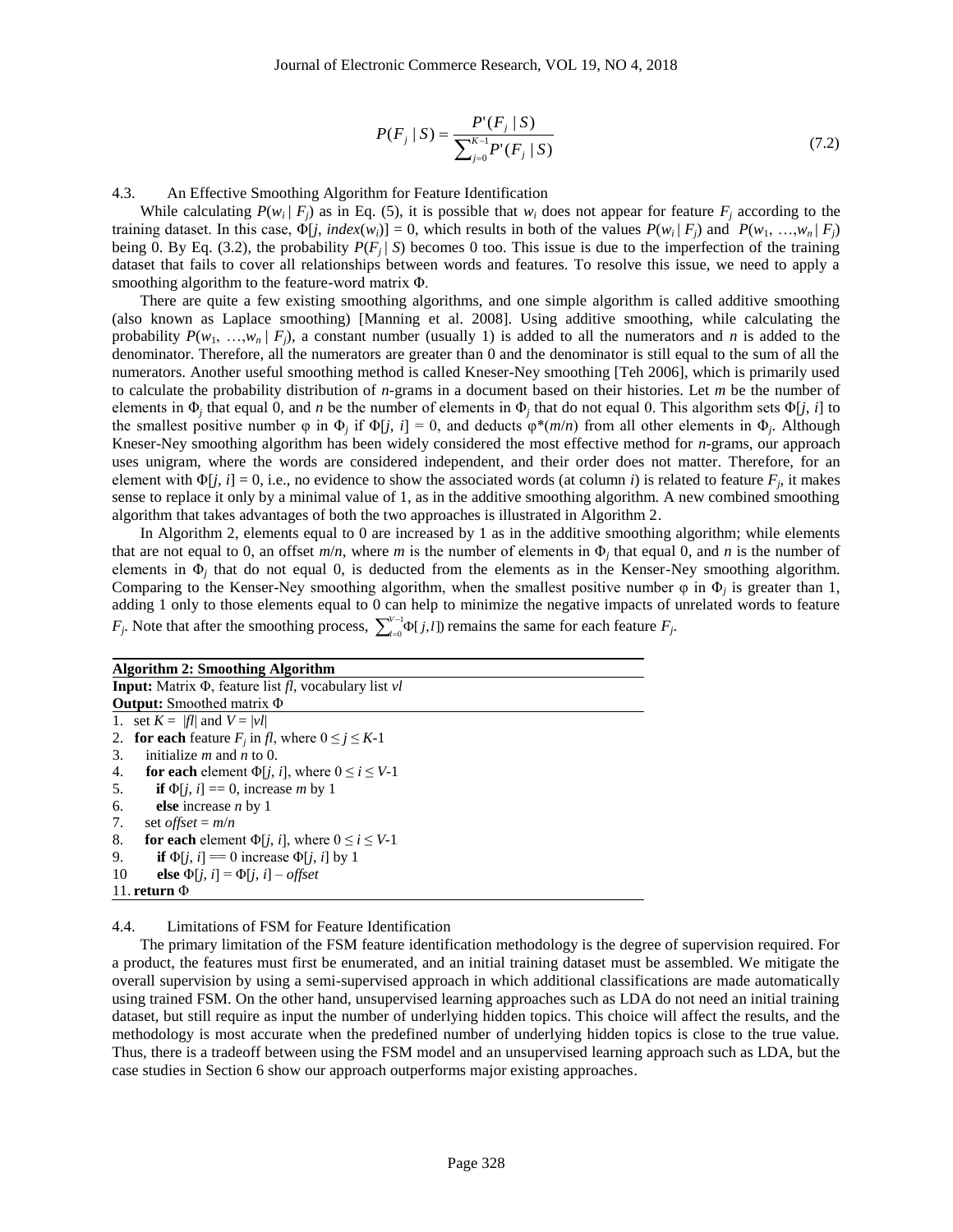# **5. Sentimental Analysis and Review Summary**

### 5.1. Sentiment Analysis

Once we have identified product features from review sentences, the next task is to analyze the customer's preference of the identified feature. Here we utilize Stanford Sentiment Analysis toolkit [Socher et al. 2013] for this purpose. In previous research, most of the sentiment prediction approaches consider words as isolated ones, and assign them either positive or negative points according to a sentiment dictionary such as SentiWordNet. By doing this, the order of words is ignored and some critical information might be lost. In contrast, the Stanford Sentiment Analysis toolkit utilizes a deep learning approach, which builds up a representation of whole sentences based on the sentence structure. As their model is built on phrase level rather than word level, the model can be used to compute the sentiment of phrases based on the composition of words. More specifically, the Stanford Sentiment Analysis model uses a Recursive Neural Tensor Network (RNTN) based on the grammatical structure of a sentence. The training dataset of this model is from Stanford Sentiment Treebank, and it is worth mentioning that users can help to improve this model while using it. The toolkit first splits the sentence into phrases, then phrases into words, forming a binary tree. The sentiment is first calculated for each word at the lowest level. Then the results are recursively combined upward considering the effects of POS such as conjunctions and negations, and finally producing the sentence-level sentiment result. A more detailed description of this process can be found in reference [Socher et al. 2013]. Since we assume one sentence contains at most one feature, the sentiment score of a whole sentence is also the score of the feature, if existing. According to reference [Socher et al. 2013], the model's accuracy on a single sentence classification is above 80%, while the accuracy of predicting fine-grained sentiment for all phrases could be even higher.

# 5.2. Review Summary

Our approach is to extract features and calculate sentiment scores at the sentence level. Once we have recorded the feature score for each sentence, we can summarize the user preferences of the predefined product features for a certain product. The summary is based on the procedure of combining weighted feature preference scores. The procedure is described as in Algorithm 3.

In Algorithm 3, all review results are combined to evaluate how customers like or dislike the predefined product features of a product. Note that if a review contains multiple review sentences related to feature *f*, according to the algorithm, only the last sentence given by the reviewer is considered.

### **Algorithm 3: Feature Preference Score Combination**

**Input:** Feature scores of all reviews for a product *p*

**Output:** Vectors LIKE and DISLIKE indicating how customers like or dislike product *p*, respectively, in terms of the product features.

- 1. let *K* be the total number of predefined features of product *p*
- 2. initialize two *K*-dimension vectors LIKE and DISLIKE to 0, where
- 3. **for each** review *r* for product *p*
- 4. initialize *K*-dimension vector PREFER to 0
- 5. **for each** sentence *s* in *r*
- 6. let  $f$  be the feature in  $s$ , and  $f$ *Index* be the index of feature  $f$  in the vectors
- 7. let *sentiScore* be the sentiment score of *s*
- 8. **switch** *sentiScore*
- 9. **case** 0: PREFER[*fIndex*] = -1; break; // very negative
- 10. **case** 1: PREFER[*fIndex*] = -0.7; break; // negative
- 11. **case** 1: PREFER[*fIndex*] = 0; break; // neutral
- 12. **case** 3: PREFER[*fIndex*] = 0.7; break; // positive
- 13. **case** 4: PREFER[*fIndex*] = 1; break; // very positive
- 14. **for each** element *i* in PREFER, where  $0 \le i \le K-1$
- 15. **if**  $PREFER[i] > 0$  LIKE $[i] \neq PREFER[i]$
- 16. **else** DISLIKE[*i*] += PREFER[*i*] \* (-1)
- 17. **return** vectors LIKE and DISLIKE

# **6. Case Studies**

To demonstrate the feasibility of our approach, we use an example of online products from Amazon website. The product is "Nikon Coolpix L340 Digital Camera (Black)" with the product's basic information shown in Fig. 2.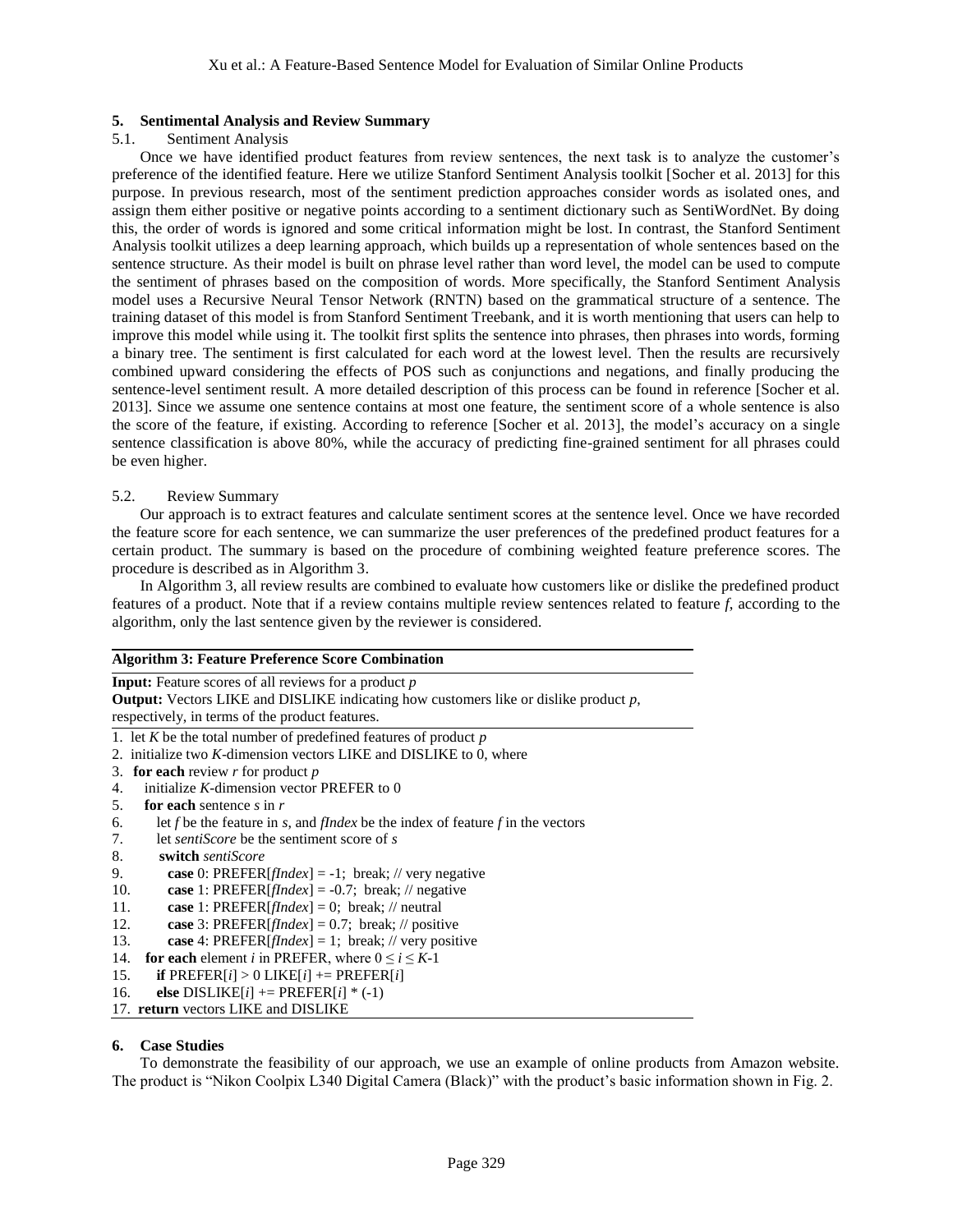

Figure 2: An Example of Online Products from Amazon

From the description, it is easy to see that the product is a good one due to its high ASR; however, before making purchase decisions, a customer still would like to know different features of the product. For example, does the battery last long enough? Is the camera small and light enough for a long trip? What's the picture quality like? By automatically analyzing the review comments, our approach may help customers to answer such questions.

#### 6.1. Product Features

To evaluate the product features of digital camera, we define 13 customer-interested features including the "Null" feature, listed as follows.

- 1. **Null**: is a dummy feature that indicates a sentence describing no specific feature.
- 2. **Accessory**: refers to the quality or availability of camera accessories, such as the availability of SD card option.
- 3. **ViewScreen**: is also known as LCD or viewfinder, which is a device used to display images.
- 4. **Price**: indicates whether the price of the camera is reasonable or not.
- 5. **SizeWeight**: refers to the appearance of a camera in terms of its size and/or weight.
- 6. **Stabilization**: is a feature that indicates whether a camera can effectively prevent or compensate for unwanted camera movement.
- 7. **Mode**: refers to manual mode or automatic mode that can be used in various situations.
- 8. **Battery:** refers to options related to powering the camera with portable batteries.
- 9. **Shutter**: is a device associated with a camera that allows light to pass for a determined period of time.
- 10. **Lens**: is an optical device on a camera that can change the focus of a light beam through refraction. The quality of lens has a strong impact on the quality of the camera.
- 11. **SetUp:** refers to the process of getting a camera working, such as understanding how to use the camera and how to use options like built-in wifi.
- 12. **Flash:** is a device that allows a camera to capture images in low light. This feature refers to the quality of the flash as well as the experience of using it.
- 13. **Resolution**: is a feature of picture quality, and higher resolution typically indicates higher picture quality.

Note that the "Null" feature is a dummy one that indicates a sentence does not describe any feature of the camera. For example, sentences such as "I love this camera so much," "My last camera was the Canon Powershot A495," or "So happy I got this," do not make comments on any product feature. Instead, they simply either state a fact or express a general feeling about the camera. Since our approach is evidence-based, sentences with the "Null" feature do not contribute as evidence for product quality, thus they are removed in the following case studies.

#### 6.2. Case Study 1

To demonstrate the performance of our technique as compared with other text mining methodologies, we downloaded a series of reviews that contain over 2000 sentences. Initially, we labeled 441 sentences with product features used as an initial training dataset. In addition, we labeled 400 sentences to be included in a testing dataset to assess our approach as well as two related approaches, namely MLR and LDA. Table 3 shows the accuracy of the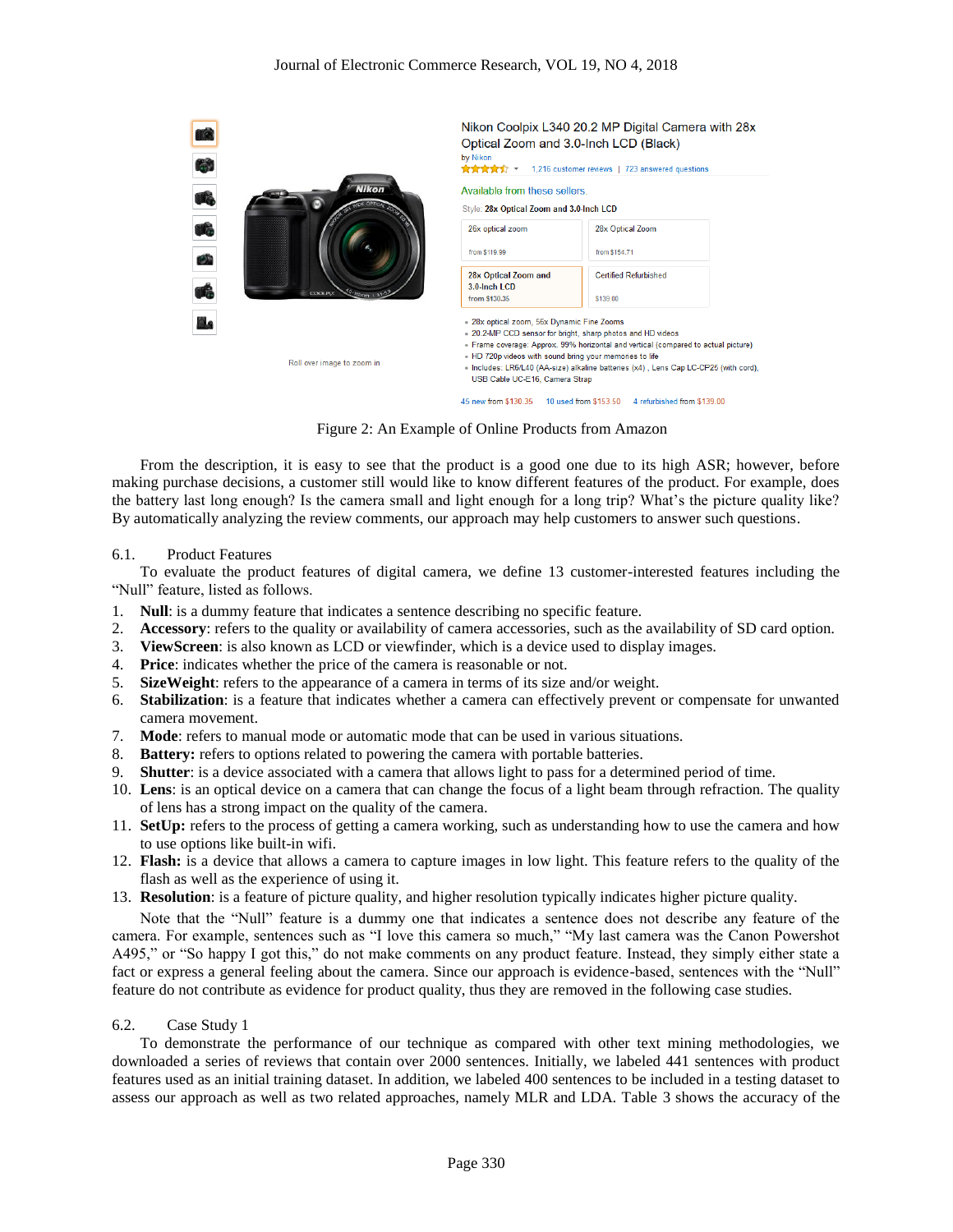different methods and different training dataset sizes equal to 700, 900, 1100, 1300 and 1500 with the "Null" feature removed.

| Size<br>Method | 441   | 700   | 900   | 1100  | 1300  | 500   |
|----------------|-------|-------|-------|-------|-------|-------|
| <b>MLR</b>     | 0.674 | 0.826 | 0.872 | 0.895 | 0.907 | 0.913 |
| LDA            | 0.756 | 0.866 | 0.837 | 0.843 | 0.855 | 0.831 |
| <b>FSM</b>     | 0.851 | 0.891 | 0.886 | 0.886 | 0.922 | 0.946 |

Table 3: Accuracy without the "Null" Feature for Different Training Dataset Size and Method

From Table 3, we can see that LDA, as an unsupervised learning approach, did not perform well compared to the other two approaches, although our implementation of it uses a modified version of Gibbs sampling with improved performance [DeGroof & Xu 2017]. MLR generally performed worse than FSM but better than LDA when the training dataset is large enough. MLR is a supervised learning technique, like FSM. It fits a vector of weights for each feature in the feature/term matrix. Unknown samples are classified as the feature whose weight vector produces the greatest value when multiplied by the predictor values (word counts) for that sample. MLR may suffer from over-fitting, like pLSA, due to the number of parameters involved.

The results show that when the training dataset size is 441, FSM performs better than the other two approaches, with an accuracy of 85.1%. It is worth noting that our approach uses a semi-supervised learning method. To evaluate our approach with larger training datasets, we applied FSM to unlabeled data points, and utilized the classifier as a helper to label new data points. For those data points that contain features with high probabilities, say over 0.8, we assumed the labeling was correct; otherwise, we manually labeled them. Using this approach, we developed the different sizes of the training datasets. The performance of each methodology tended to increase as the training set size increased. In most cases, FSM had the highest accuracy that may go up to 94.6%, which is quite satisfactory.

### 6.3. Case Study 2

In our second case study, we compared six different digital cameras sold at Amazon, and provided the review summaries by analyzing their reviews using our FSM approach. The six selected digital cameras are listed in Table 4, which have similar prices around \$200 and are all sold by top-100 camera sellers at Amazon. Moreover, they all have above 4.0 ASR; thus, it would be hard for a buyer to determine which one could be the most suitable one to purchase.

| <b>Product Name</b>      | <b>Average Star Ratings</b> | Price          | <b>Reviews</b> |
|--------------------------|-----------------------------|----------------|----------------|
| Nikon Coolpix L340       | 4.3                         | \$130          | 1.216          |
| Canon PowerShot SX610    | 4.2                         | \$229          | 108            |
| Canon EOS Rebel T5       | 4.7                         | $(used)$ \$299 | 664            |
| Samsung WB1100F          | 4.2                         | \$263          | 485            |
| Canon PowerShot SX530    | 4.4                         | $(used)$ \$204 | 191            |
| Fujifilm FinePix HS25EXR |                             | $(used)$ \$213 | 89             |

Table 4: Six Different Digital Cameras Listed at Amazon

The review summaries for comparing the six selected cameras are presented in Fig. 3. In the figure, the left-side bars indicate the weighted DISLIKE scores for each product feature; while the right-side bars indicate the weighted LIKE scores for the features. The figure reflects the complete sentiment scores for all features and reviews of that product. A larger number of reviews will increase the scores but only if the sentiment is above or below certain thresholds. The scores for the same feature are comparable across the six different cameras that have different numbers of reviews. In addition, for each product, the scores for various features are also comparable, which indicate the strengths and weaknesses of the product in terms of its product features. From the figure, we can see that Nikon Coolpix L340 has a really bargain price, good size & weight; however, its view screen, battery and shutter are not good enough. Canon PowerShot SX610's price is also great, it has a good size & weight and lens; however, its mode and view screen are not satisfactory. Cannon Rebel T5's lens got more complaints proportionately than the others, and the camera also did not seem to be worth the cost; thus, it does not look like a good deal. The Samsung WB1100F has a great price score and good size & weight, but its setup and battery are its weaknesses. Canon PowerShot SX530 got a great lens score and a decent price score. Customers did not like its mode or size & weight, though. Fujifilm FinePix HS25EXR got great lens and size & weight scores and, in fact, many of its positive features outweighed its negative ones 2 to 1. Even though Nikon Coolpix L340 must be a very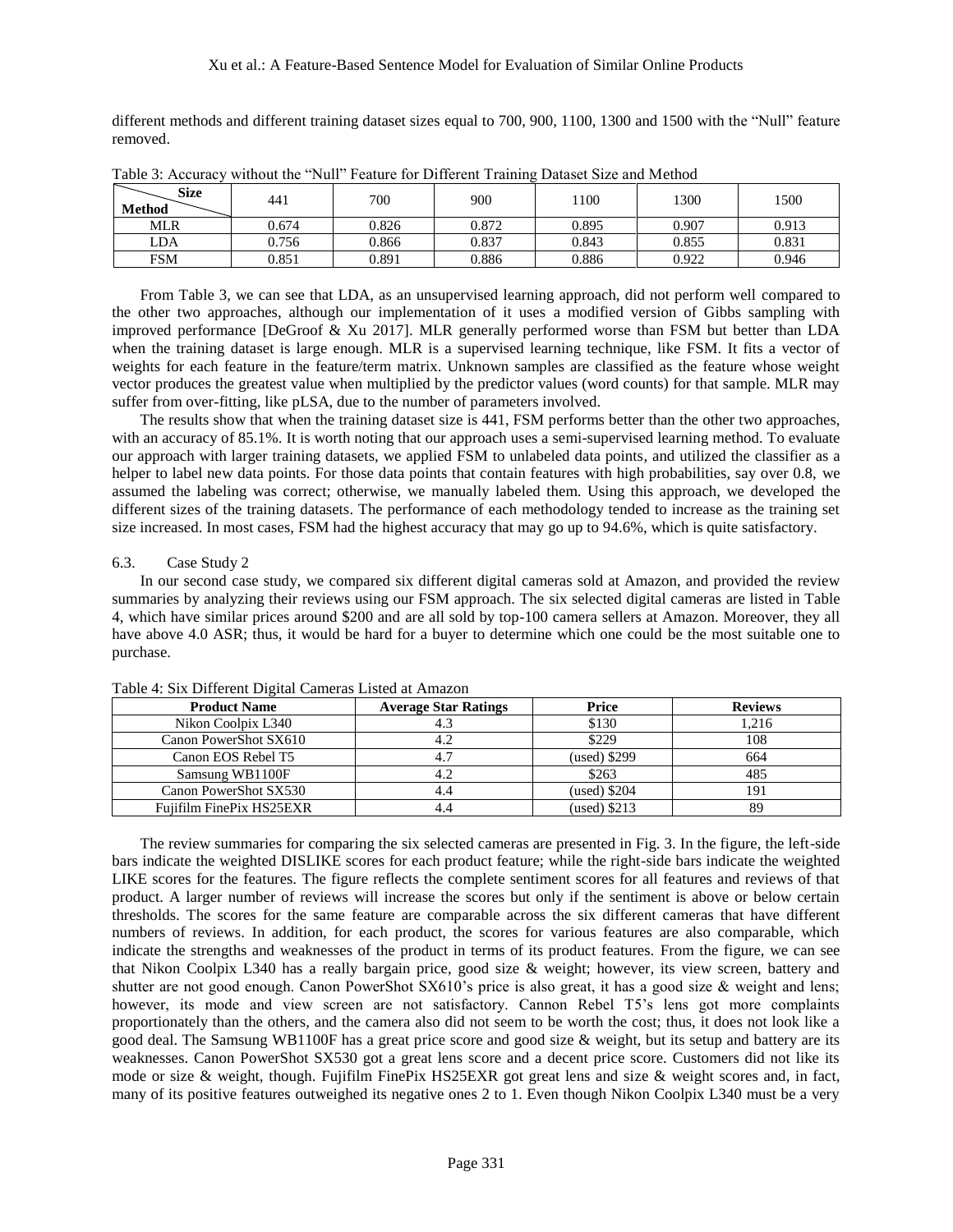popular product considering the number of reviews it received, among the six products, Fujifilm FinePix HS25EXR, Samsung WB1100F and Canon PowerShot SX610 seem to be more desirable products than the other three because they have more strengths than weaknesses in terms of their product features.



Figure 3: Review Summaries for the Six Selected Cameras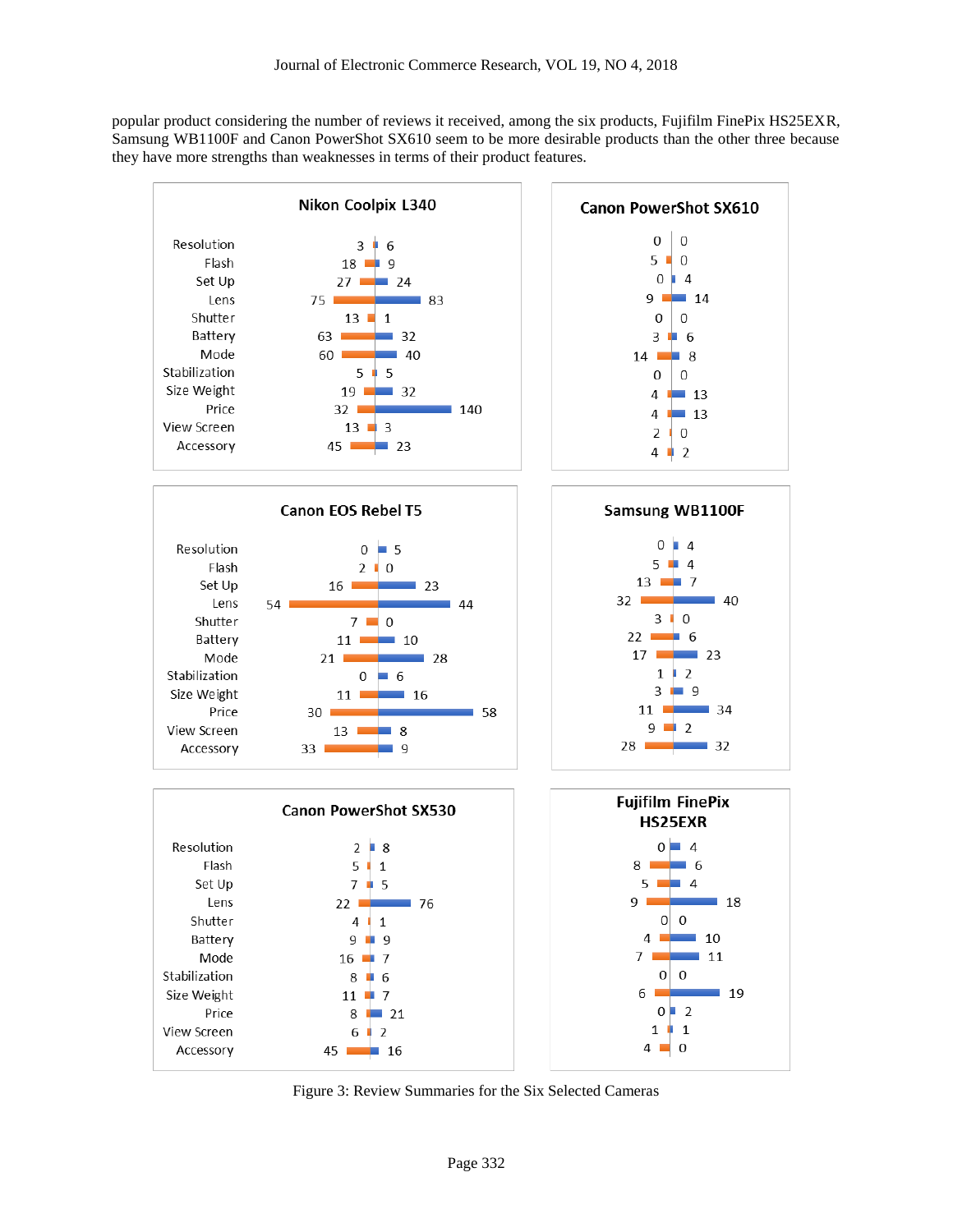Note that this result is different from the one based on the ASR as shown in Table 4. According to the ASR, Cannon Rebel T5 has the highest ranking; however, when we investigated the reviews of this camera, we found that there were too many reviews having high star ratings but with the "Null" feature. Thus, its ASR does not truly reflect its actual product quality. As demonstrated in the review summary in Fig. 3, the camera Cannon Rebel T5 suffers from its major weaknesses such as low-quality lens and accessory, which gives a strong signal that a customer who cares about lens and accessory, shall stay away from this product.

#### **7. Conclusions and Future Work**

In this paper, we introduced a feature-based sentence model for evaluating and comparing online products based on their reviews. In our approach, we use the products' reviews as pieces of evidence to identify the strengths and weaknesses of products in terms of their product features. To illustrate the feasibility and effectiveness of our approach, we retrieved product information and review comments from Amazon. Our case study shows that our approach can achieve high accuracy with a sufficiently large training dataset. As a major benefit of our approach, customers can visually compare similar products based on their product features, and may greatly save their time on reading the large amount of product reviews.

In future research, we will seek effective ways to automatically extract product features from review comments using deep learning approaches such as Recurrent Neural Networks (RNN) [Graves et al. 2009][Erram 2017], and develop our own sentiment analysis tool to enhance system performance. We will also study the impacts on performance when considering a sentence as a sequence of related words using word embedding techniques such as the Word2vec model [Mikolov et al. 2013], rather than a bag of independent words. To create sufficient labeled data points to support our approach, we will develop useful tools to allow any user to help with the data labeling task. We will look into existing theories applied to examination of online reviews, including eWOM, information cascading theory and information economics theory [López & Sicilia 2014][Lee et al. 2015][Liu et al. 2016], and provide a solid theoretical background for our proposed methodology. Finally, since FSM, as a formal model, can be applied to other text-based data for text mining purpose, for example, to detect and filter spam emails by analyzing features of spam emails, we will investigate various online product classification methods [Kiang et al. 2011], and further validate the feasibility of our approach using labeled datasets from different domains.

#### **Acknowledgment**

This material is based upon work partially supported by the President's 2017 Creative Economy (CE) Fund, University of Massachusetts. We thank the editors and all referees for the careful review of this paper and the suggestions for improvements they provided.

#### **REFERENCES**

- Akaichi, J., Z. Dhouioui and M. Perez, "Text Mining Facebook Status Updates for Sentiment Classification," *Proceedings of the 17th IEEE International Conference on System Theory, Control and Computing (ICSTCC)*, Sinaia, 640-645, 2013.
- Blei, D., A. Ng. and M. Jordan, "Latent Dirichlet Allocation," *Journal of Machine Learning Research*, Vol. 3: 993- 1022, 2003.
- Boiy, E., P. Hens, K. Deschacht and M. Moens, "Automatic Sentiment Analysis in Online Text," *Proceedings of the 11th International Conference on Electronic Publishing (ELPUB 2007)*, Vienna, 349-360, 2007.
- Cao, Q., W. Duan and Q. Gan, "Exploring Determinants of Voting for the 'Helpfulness' of Online User Reviews: a Text Mining Approach," *Decision Support Systems*, Vol. 50, No. 2:511-521, 2011.
- Deerwester, S., S. Dumais, G. Furnas, T. Landauer and R. Harshman, "Indexing by Latent Semantic Analysis," *Journal of the American Society for Information Science*, Vol. 41, No. 6:391-407, 1990.
- DeGroof, R. and H. Xu, "Automatic Topic Discovery of Online Hospital Reviews Using an Improved LDA with Variational Gibbs Sampling," *Proceedings of the 2017 IEEE International Conference on Big Data (IEEE BigData 2017)*, Boston, MA, 3940-3947, 2017.
- DeGroof, R., H. Xu, J. Zhang and R. Liu, "Mining Significant Terminologies in Online Social Media Using Parallelized LDA for the Promotion of Cultural Products," *Proceedings of the 14th International Conference on Data Science (ICDATA'18)*, Las Vegas, NV, 3-9, 2018.
- Erram, V., "Automated Product Feature Extraction Using Recurrent Neural Networks," *Master's Thesis*, Computer and Information Science Department, University of Massachusetts Dartmouth, September 2017.
- Esuli, A. and F. Sebastiani, "SentiWordNet: a Publicly Available Lexical Resource for Opinion Mining," *Proceedings of the 5th International Conference on Language Resources and Evaluation (LREC-06)*, Genoa, 417-422, 2006.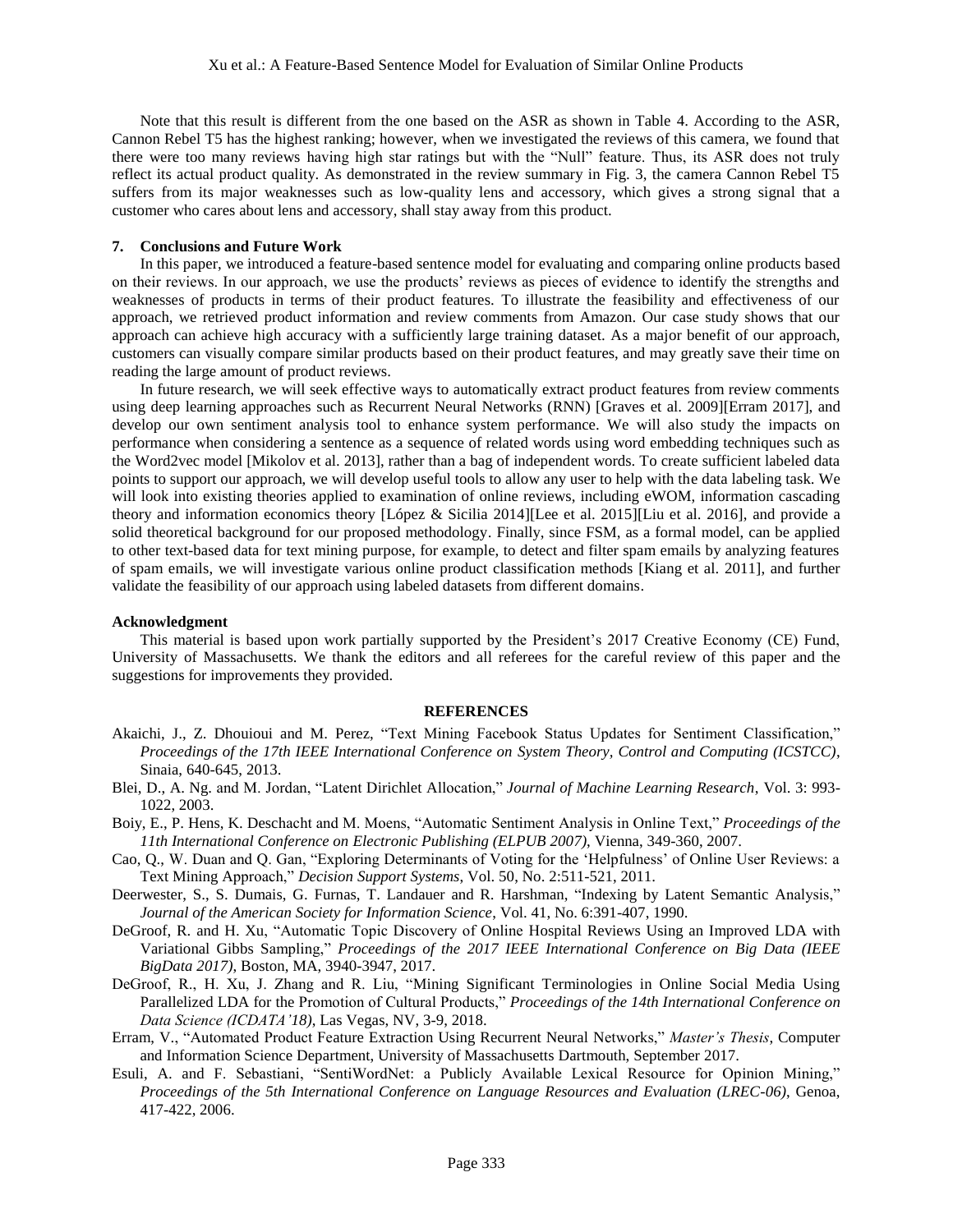Gelfand, A. "Gibbs Sampling," *Journal of the American Statistical Association*, Vol. 95, No. 452:1300-1304, 2000.

- Graves, A., M. Liwicki, S. Fernandez, R. Bertolami, H. Bunke and J. Schmidhuber, "A Novel Connectionist System for Improved Unconstrained Handwriting Recognition," *IEEE Transactions on Pattern Analysis and Machine Intelligence*, Vol. 31, No. 5:855-868, 2009.
- Hasan, K., M. Sabuj and Z. Afrin, "Opinion Mining Using Naive Bayes," *Proceedings of the 2015 IEEE International WIE Conference on Electrical and Computer Engineering (WIECON-ECE)*, Dhaka, 511-514, 2015.
- Hofmann, T., "Probabilistic Latent Semantic Indexing," *Proceedings of the 22nd Annual International ACM SIGIR Conference on Research and Development in Information Retrieval*, New York, NY, 50-57, 1999.
- Hu, H. W., Y. L. Chen and P. T. Hsu, "A Novel Approach to Rate and Summarized Online Reviews According to User-Specified Aspects," *Journal of Electronic Commerce Research,* Vol. 17, No. 2:132-152, 2016.
- Jindal, N. and B. Liu, "Mining Comparative Sentences and Relations," *Proceedings of the 21st National Conference on Artificial Intelligence (AAAI-2006)*, Boston, MA, 1331-1336, 2006.
- Jo, Y. and A. H. Oh, "Aspect and Sentiment Unification Model for Online Review Analysis," *Proceedings of the 4th ACM International Conference on Web Search and Data Mining,* 815-824, Hong Kong, 2011.
- Kamps, J., M. Marx, R. Mokken and M. De Rijke, "Using WordNet to Measure Semantic Orientations of Adjectives," *Proceedings of the 4th International Conference on Language Resources and Evaluation (LREC-04)*, 1115-1118, Libson, 2004.
- Kiang, M. Y., Q. Ye, Y. Hao, M. Chen and Y. Li, "A Service-Oriented Analysis of Online Product Classification Methods," *Decision Support Systems*, Vol. 52, No. 1:28-39, 2011.
- Lam, C., F. Lai, C. Wang, M. Lai, N. Hsu and M. Chung, "Text Mining of Journal Articles for Sleep Disorder Terminologies," *PLoS One*, Vol. 11, No. 5:e0156031, 2016.
- Lacob, C. and R. Harrison, "Retrieving and Analyzing Mobile Apps Feature Requests from Online Reviews," *Proceedings of the 10th Working Conference on Mining Software Repositories*, San Francisco, CA, 41-44, May 2013.
- Lee, Y.-J., K. Hosanagar and Y. Tan, "Do I Follow My Friends or the Crowd? Information Cascades in Online Movie Ratings," *Management Science*, Vol. 61, No. 9:2241-2258, 2015.
- Liu, Q., S. Huang and L. Zhang, "The Influence of Information Cascades on Online Purchase Behaviors of Search and Experience Products," *Journal Electronic Commerce Research*, Vol. 16, No. 4:553-580, 2016.
- López, M. and M. Sicilia, "Determinants of E-WOM Influence: The Role of Consumers' Internet Experience," *Journal of Theoretical and Applied Electronic Commerce Research*, Vol. 9, No. 1:28-43, 2014.
- Manning, C., M. Surdeanu, J. Bauer, J. Finkel, S. Bethard and D. McClosky, "The Stanford CoreNLP Natural Language Processing Toolkit," *Proceedings of the 52nd Annual Meeting of the Association for Computational Linguistics: System Demonstrations*, Baltimore, MD, 55-60, 2014.
- Manning, C., P. Raghavan and M. Schütze, *Introduction to Information Retrieval*, Cambridge University Press, 2008.
- Mikolov, T., I. Sutskever, K. Chen, G. Corrado and J. Dean, "Distributed Representations of Words and Phrases and Their Compositionality," *Proceedings of the 26th International Conference on Neural Information Processing Systems (NIPS'13)*, Lake Tahoe, NV, 3111-3119, 2013.
- Mudambi, S. M. and D. Schuff, "Research Note: What Makes a Helpful Online Review? A Study of Customer Reviews on Amazon.com," *MIS Quarterly*, Vol. 34, No. 1:185-200, 2010.
- Nasukawa, T. and J. Yi, "Sentiment Analysis: Capturing Favorability Using Natural Language Processing," *Proceedings of the 2nd International Conference on Knowledge Capture (K-CAP-03)*, Sanibel Island, FL, 70- 77, 2003.
- Pang B. and L. Lee, "A Sentimental Education: Sentiment Analysis Using Subjectivity Summarization Based on Minimum Cuts," *Proceedings of the 42nd Annual Meeting on Association for Computational Linguistics (ACL)*, Barcelona, 271-278, 2004.
- Papadimitriou, C., P. Raghavan, H. Tamaki and S. Vempala, "Latent Semantic Indexing: a Probabilistic Analysis," *Journal of Computer and System Sciences*, Vol. 61, No. 2:217-235, 2000.
- Papanikolaou, Y., T. Rubin and G. G. Tsoumakas, "Improving Gibbs Sampling Predictions on Unseen Data for Latent Dirichlet Allocation," *Technical Report*, Subjects: Statistics - Machine Learning, arXiv:1505.02065v2.
- Pavlou, P. A. and A. Dimoka, "The Nature and Role of Feedback Text Comments in Online Marketplaces: Implications for Trust Building, Price Premiums, and Seller Differentiation," *Information Systems Research*, Vol. 17, No. 4:392-414, 2006.